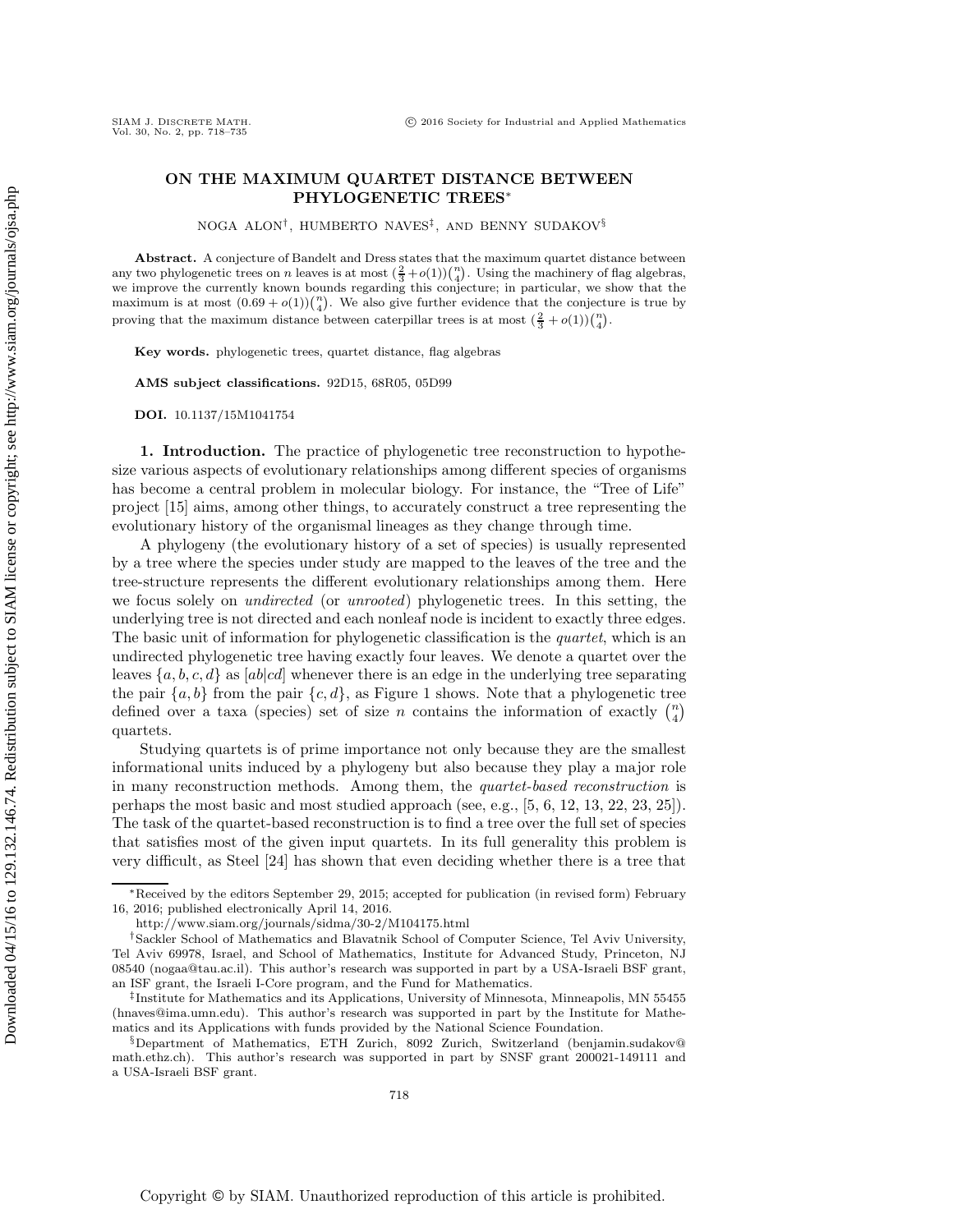

Fig. 1. *A quartet.*

<span id="page-1-0"></span>satisfies all the input quartets is NP-complete. To aggravate matters, even the ideal case in which all quartets agree on a single tree is very rare. Thus a natural problem arises, namely, finding a tree maximizing the number of compatible quartets *maximum quartet compatibility* (MQC) [\[21\]](#page-17-8). As MQC is obviously NP-hard, several approximation algorithms have been suggested. However, the best known approximation to the general problem is still obtained by a naive "random labeling of the leaves of a tree" with an expected approximation ratio of 1/3.

Related to the problem of compatibility is the concept of *quartet distance* [\[9\]](#page-17-9). This notion is used to measure the similarity of two different phylogenetic trees by means of counting how many quartets are compatible to both of them. More specifically, if  $T_1$  and  $T_2$  are two phylogenetic trees on n leaves, let  $qd(T_1, T_2)$  denote the difference between  $\bar{\binom{n}{4}}$  $\binom{n}{4}$  and the number of quartets compatible to both  $T_1$  and  $T_2$ . With this definition in mind, a natural question emerges: What is the maximum quartet distance between two phylogenetic trees on  $n$  leaves? Somewhat surprisingly the answer is strictly smaller than  $\int_{4}^{n}$  $\binom{n}{4}$ . Bandelt and Dress [\[4\]](#page-16-1) showed that the maximum is always strictly smaller than  $\frac{14}{15}$  $\binom{n}{4}$  $\binom{n}{4}$  for  $n \geq 6$ . They also conjectured that the ratio between the maximum quartet distance and  $\binom{n}{4}$  $n \choose 4$  converges to  $\frac{2}{3}$  as *n* tends to infinity.

<span id="page-1-1"></span>Conjecture 1.1 (Bandelt and Dress). *The maximum quartet distance between*  $two \ phylogenetic \ trees \ on \ n \ leaves \ is \ \left(\frac{2}{3}+o(1)\right)\left(\frac{n}{4}\right)$  $\binom{n}{4}$ .

Alon, Snir, and Yuster [\[1\]](#page-16-2) further improved the bounds on the maximum quartet distance. Namely, they proved that the maximum is strictly larger than  $\frac{2}{3} {n \choose 4}$  $\binom{n}{4}$  for every *n* but asymptotically smaller than  $\frac{9}{10}$   $\binom{n}{4}$  $\binom{n}{4}$ . The lower bound of  $\frac{2}{3}\binom{n}{4}$  $\binom{n}{4}$  can again be obtained by the same "random labeling of the leaves" argument; thus, Conjecture [1.1](#page-1-1) implies that the average distance between two random trees is asymptotically the same as the maximum distance. We also remark that the problem of maximizing the quartet-distance between trees can be rephrased as how much a compatible set of quartets can be violated, which is the opposite of MQC.

The main contribution of this paper is the following statement, which we obtain using the machinery of flag algebras developed by Razborov in [\[18\]](#page-17-10).

<span id="page-1-2"></span>Theorem 1.1. *The maximum quartet distance between two phylogenetic trees on n leaves is at most*  $(0.69 + o(1))$   $\binom{n}{4}$  $\binom{n}{4}$ .

As further evidence that  $\frac{2}{3} {n \choose 4}$  $\binom{n}{4}$  is the correct answer, we prove the following statement, which establishes Conjecture [1.1](#page-1-1) when restricted to *caterpillar trees*. By *caterpillar* we mean a phylogenetic tree having at most two vertices which are each adjacent to two leaves, as in Figure [2.](#page-2-0)

<span id="page-1-3"></span>THEOREM 1.2. The maximum quartet distance between two phylogenetic caterpil*lar trees on n leaves is at most*  $\left(\frac{2}{3} + o(1)\right) \binom{n}{4}$  $\binom{n}{4}$ .

The set of all caterpillar trees is a simple yet very important subclass of phylogenetic trees. For instance, the proof of NP-hardness of MQC by Steel [\[24\]](#page-17-7) relies heavily on this particular subclass. Namely, deciding whether there exists a tree T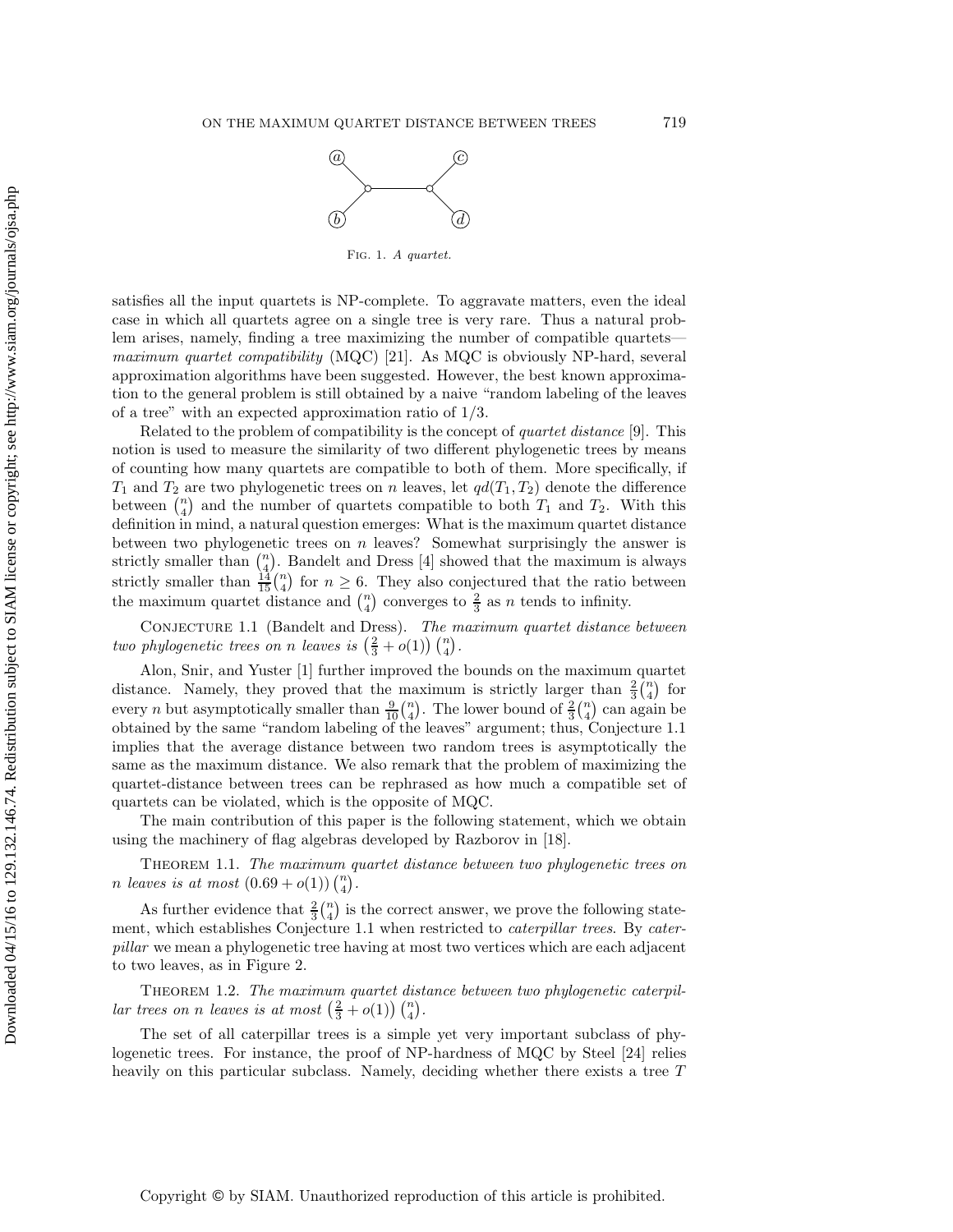

FIG. 2. *A caterpillar with*  $n + 2$  *leaves.* 

<span id="page-2-0"></span>that satisfies all the quartets in a given input set is NP-complete even if we further assume that  $T$  is caterpillar.

In section [5,](#page-14-0) we show that the problem of computing the maximum quartet distance between two caterpillar trees can essentially be reduced to the problem of computing the density of the following induced subpermutations in a permutation  $\pi \in S_n$ :

## 1234, 1243, 2134, 2143, 3412, 4312, 3421, 4321.

The rest of this paper is organized as follows. In section [2,](#page-2-1) we formally define all the relevant notions in phylogenetics that were briefly mentioned in this introduction. In section [3,](#page-3-0) we provide an informal explanation of our main tool, flag algebras. In section [4,](#page-11-0) we discuss some of the details of the proof of Theorem [1.1](#page-1-2) and provide a link to the program establishing the proof. In addition, we give the proof of Theorem [1.2](#page-1-3) in section [5.](#page-14-0) Finally, the last section contains some concluding remarks and open problems.

<span id="page-2-1"></span>**2. Preliminaries.** A *trivalent tree* is a tree in which all internal vertices (the nonleaves) have exactly three neighbors. Whenever the leaves of such trees are labeled bijectively by a taxa (species) set  $X$  of size  $n$ , we shall call them *phylogenetic trees*. Throughout this paper, unless stated otherwise, all trees are assumed to be phylogenetic trees. For a tree  $T = (V, E)$ , the set of leaves of T is denoted by  $\mathcal{L}(T)$ .

The removal of an edge e in a phylogenetic tree splits it into two subtrees and thus induces a *split* among the leaves of the tree. We identify an edge e by the split  $(U,\mathcal{L}(T)\setminus U)$  it generates on the set of leaves and denote this split by  $U_e$ . As external edges (the ones adjacent to the leaves) induce trivial splits, we consider only those induced by internal edges.

Let T be a tree, and let  $A \subseteq \mathcal{L}(T)$  be a subset of the leaves of T. We denote by  $T_{A}$  the topological subtree of T induced by A where all leaves in  $\mathcal{L}(T) \setminus A$  and paths leading exclusively to them are removed, and subsequently internal vertices with degree two are contracted.

For two trees  $T$  and  $T'$ , we say that  $T$  *satisfies*  $T'$  (or, equivalently, that  $T'$  is *satisfied* by T) if  $\mathcal{L}(T') \subseteq \mathcal{L}(T)$  and  $T|_{\mathcal{L}(T')} \simeq T'$ , that is, the subtree of T induced by  $\mathcal{L}(T')$  is isomorphic to T'. Otherwise, T' is *violated* by T. Let  $\mathcal{T} = \{T_1, \ldots, T_k\}$ be a set of trees with possibly overlapping leaves, and denote by  $\mathcal{L}(\mathcal{T}) = \bigcup_i \mathcal{L}(T_i)$  the union of the set of leaves of all trees  $T_i \in \mathcal{T}$ . Then, for a tree T with  $\mathcal{L}(T) = \mathcal{L}(\mathcal{T})$ , we denote by  $\mathcal{T}_s(T)$  the set of trees in  $\mathcal T$  that are satisfied by T. We say that  $\mathcal T$  is *compatible* if there exists a tree  $T^*$  over the set of leaves  $\mathcal{L}(\mathcal{T})$  that satisfies every tree  $T_i \in \mathcal{T}$ , i.e.,  $\mathcal{T}_s(T^*) = \mathcal{T}$  (see Figure [3\)](#page-3-1). We denote by  $co(\mathcal{T})$  the set of trees that satisfy  $\mathcal T$  (up to isomorphisms),  $co(\mathcal T) = \{T : \mathcal T_s(T) = \mathcal T\}.$ 

Further, we say that  $T^*$  is *defined* by  $\mathcal T$  if  $co(\mathcal T)$  is the singleton  $\{T^*\}$ . If there is no such compatible tree  $T^*$ , we say that  $\mathcal T$  is *incompatible* (i.e.,  $co(\mathcal T) = \emptyset$ ).

A *quartet* tree (or just a quartet for short) is a phylogenetic tree over four leaves  ${a, b, c, d}$ . We denote a quartet over  ${a, b, c, d}$  as  $[ab|cd]$  if there exists an edge e whose corresponding split  $U_e$  satisfies  $a, b \in U$  and  $c, d \notin U$ . Quartets are the most elementary informational unit in a phylogenetic tree, as a pair corresponds to a path in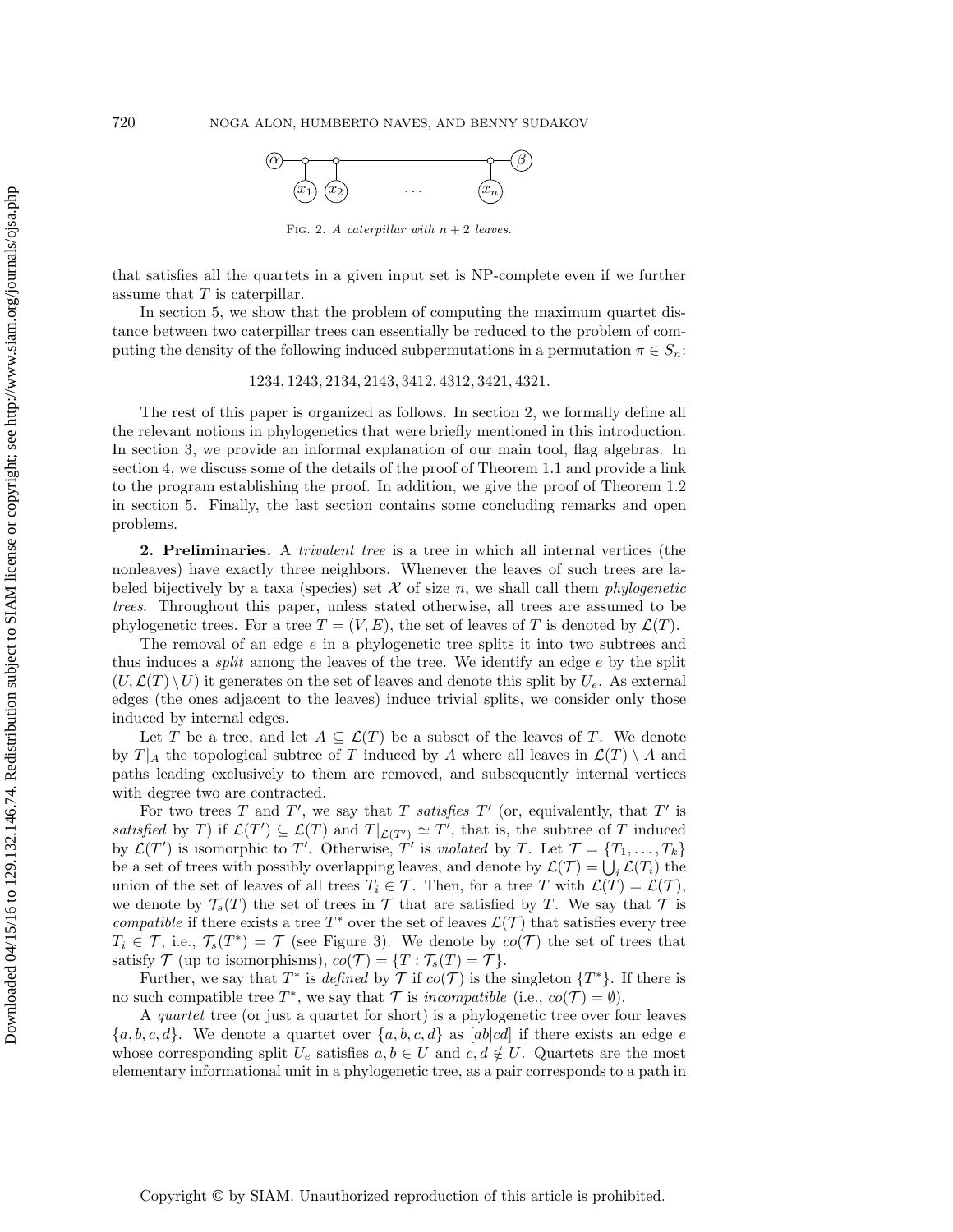<span id="page-3-1"></span>

Fig. 3. *A tree on five leaves and two quartets compatible with it.*

a tree and a triplet to a vertex (the unique vertex in the intersection of all the pairwise paths connecting the three leaves). Every phylogenetic tree  $T$  with  $n$  leaves defines  $\int_{A}^{n}$  $\mathcal{Q}(T)$  quartets, one for each set of four leaves. Let  $\mathcal{Q}(T)$  denote this full quartet set of T. It is well known that  $\mathcal{Q}(T)$  uniquely defines T. In fact, Colonius and Schulze [\[7\]](#page-17-11) showed that the following proposition holds.

Proposition 2.1 (Colonius and Schulze). *Let* Q *be a full quartet set over* n *species. If every subset of three quartets (a quartet triplet) is compatible, then* Q *is compatible and there exists a unique tree defined by* Q*. In fact, if for every five taxa* {a, b, c, d, e} *the following holds,*

• *if*  $\{[ae|bc], [ae|cd]\} \cap \mathcal{Q} \neq \emptyset$  and  $[ab|cd] \in \mathcal{Q}$ , then  $[be|cd] \in \mathcal{Q}$ , *then* Q *is compatible.*

Finally, we would like to briefly sketch the "random labeling of the leaves" argument. Let T be any tree with n leaves labeled by a taxa set  $\mathcal{X}$ . Consider a random bijection  $\pi$  between  $\mathcal X$  and the leaves of T. The corresponding labeled tree is denoted by  $T^{\pi}$ . As each of the n! possible bijections is equally likely, we notice that a quartet [ab|cd] with labels from  $\mathcal X$  is satisfied by  $T^{\pi}$  with probability exactly 1/3. Thus, by linearity of expectation, we have the following proposition.

Proposition 2.2. *Let* Q *be an arbitrary set of quartets over a taxa set* X *of size*  $n$ , and let  $T^{\pi}$  be a random bijection between the leaves of a tree  $T$  and  $\mathcal{X}$ . The expected *number of elements in*  $Q$  *satisfied by*  $T$  *is*  $|Q|/3$ *.* 

As a consequence, we have the next statement.

PROPOSITION 2.3. Let  $T_1$  and  $T_2$  be two random phylogenetic trees over the same *taxa set* X *of size* n*, sampled independently and uniformly at random. The expected value of the quartet distance*  $qd(T_1, T_2)$  *is*  $\frac{2}{3} {n \choose 4}$  $\binom{n}{4}$ .

<span id="page-3-0"></span>**3. Flag algebra calculus.** In this section we provide a brief introduction to the technique of flag algebras. First introduced by Razborov in [\[18\]](#page-17-10), it has been applied with great success to a wide variety of problems in extremal combinatorics (see, for example, [\[2,](#page-16-3) [3,](#page-16-4) [8,](#page-17-12) [10,](#page-17-13) [11,](#page-17-14) [16,](#page-17-15) [17,](#page-17-16) [19,](#page-17-17) [20\]](#page-17-18) and many others).

We begin with a brief explanation on how to map the problem of finding the maximum quartet distance into a problem in extremal combinatorics. We then proceed with a general overview of the flag algebra calculus in the second subsection, by introducing some key definitions and providing some intuition behind the machinery. The third subsection will show how we express extremal problems in the language of flag algebras. It is not our goal to be rigorous or thorough, but rather to emphasize that the combinatorial arguments behind the flag algebra calculus are as old as extremal combinatorics itself. Indeed, the main tools available to us are double-counting and the Cauchy–Schwarz inequality.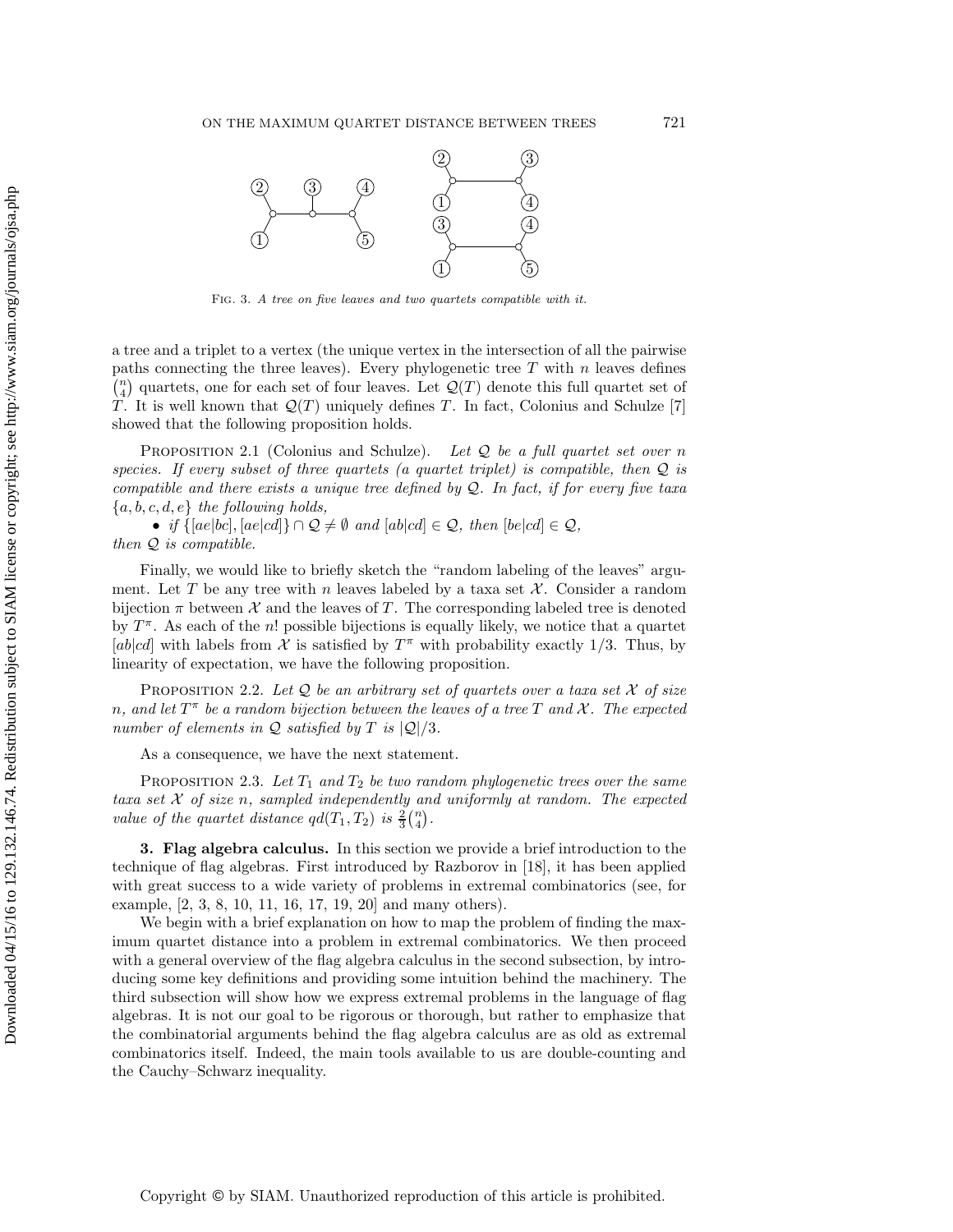The flag algebra calculus is powerful because it provides a formalism through which the combinatorial problem can be reduced to a semidefinite programming (SDP) problem. This in turn enables the use of computers to find solutions, with rigorous proofs, to problems in extremal combinatorics. For a more complete survey of the technique, we refer the reader to the excellent expositions in [\[14,](#page-17-19) [17\]](#page-17-16), while for a technical specification of flag algebras, we suggest the original paper of Razborov [\[18\]](#page-17-10).

**3.1. The model.** In this section, the main object of interest is the *tree-pair*. From two phylogenetic trees  $T_1$  and  $T_2$  labeled by the same taxa set, we would like to create a simple object that "represents" the pair  $(T_1, T_2)$  in such a way that we can still compute the quartet distance  $qd(T_1, T_2)$  from it. Note that the actual set of labels (the taxa set) is irrelevant in the computation of this distance, so this object shall have no labels at all. A natural and amenable definition comes to mind. A *treepair* D is a pair of trivalent trees  $D = (\overline{T}_1, \overline{T}_2)$  (i.e., unlabeled phylogenetic trees) having the same set of leaves but having no other vertex in common. In that case we write  $\mathcal{L}(D) := \mathcal{L}(\overline{T}_1) = \mathcal{L}(\overline{T}_2)$ . From two phylogenetic trees  $T_1$  and  $T_2$  over the same taxa set, one can construct a tree-pair  $D$  in the following way. We first identify leaves from  $T_1$  and  $T_2$  having the same label, and we subsequently remove labels from  $T_1$  and  $T_2$  altogether to obtain  $\overline{T}_1$  and  $\overline{T}_2$ , respectively. We often represent a treepair  $D = (\overline{T}_1, \overline{T}_2)$  by the graph  $\overline{T}_1 \cup \overline{T}_2$  which is the *union* of  $\overline{T}_1$  and  $\overline{T}_2$ , that is,  $V(T_1\cup\overline{T}_2)=V(T_1)\cup V(T_2)$  and  $E(T_1\cup\overline{T}_2)=E(T_1)\cup E(T_2)$ , with  $\overline{T}_1$  positioned "on top" of  $\overline{T}_2$  (see Figure [4\)](#page-4-0).

<span id="page-4-0"></span>

Fig. 4. *Two trees over the same taxa set and the tree-pair formed by their union.*

Two tree-pairs  $D = (\overline{T}_1, \overline{T}_2)$  and  $D' = (\overline{T}'_1, \overline{T}'_2)$  are *isomorphic* if there exists an isomorphism between the graphs  $\overline{T}_1 \cup \overline{T}_2$  and  $\overline{T}_1' \cup \overline{T}_2'$  that maps vertices of  $\overline{T}_i$ to vertices of  $\overline{T}'_i$  for  $i = 1, 2$ ; i.e., it respects the component trees. To indicate that two tree-pairs are isomorphic, we write  $D \simeq D'$ . For a tree-pair  $D = (T'_1, T'_2)$  and a subset  $A \subseteq \mathcal{L}(D)$ , we write  $D|_A$  to denote the *subtree-pair induced by* A, that is,  $D|_A := (T'_1|_A, T'_2|_A)$ . Recall that to obtain  $T'_1|_A$  and  $T'_2|_A$  we keep the smallest subtrees of  $T_1'$  and  $T_2'$  (respectively) containing the leaves in A. We subsequently delete one by one all vertices of degree two by replacing the corresponding path of length 2 by an edge until all the vertices not in  $A$  have degree 3. For two tree-pairs D and D', if there exists a set  $A \subseteq \mathcal{L}(D)$  such that  $D|_A \simeq D'$ , then we say that D contains an *induced copy* of D .

There are only two nonisomorphic tree-pairs having exactly four leaves, namely  $id_4$  and  $cr_4$  (see Figure [5\)](#page-5-0).

<span id="page-4-1"></span>A moment's thought reveals that the quartet distance  $qd(T_1, T_2)$  can be computed as follows. Let  $D = (\overline{T}_1, \overline{T}_2)$  be the tree-pair obtained by joining  $T_1$  and  $T_2$ . Then  $qd(T_1, T_2)$  is simply the number of induced copies of  $cr_4$  in D. Hence, to prove Theorem [1.1,](#page-1-2) it suffices to show that the following is true.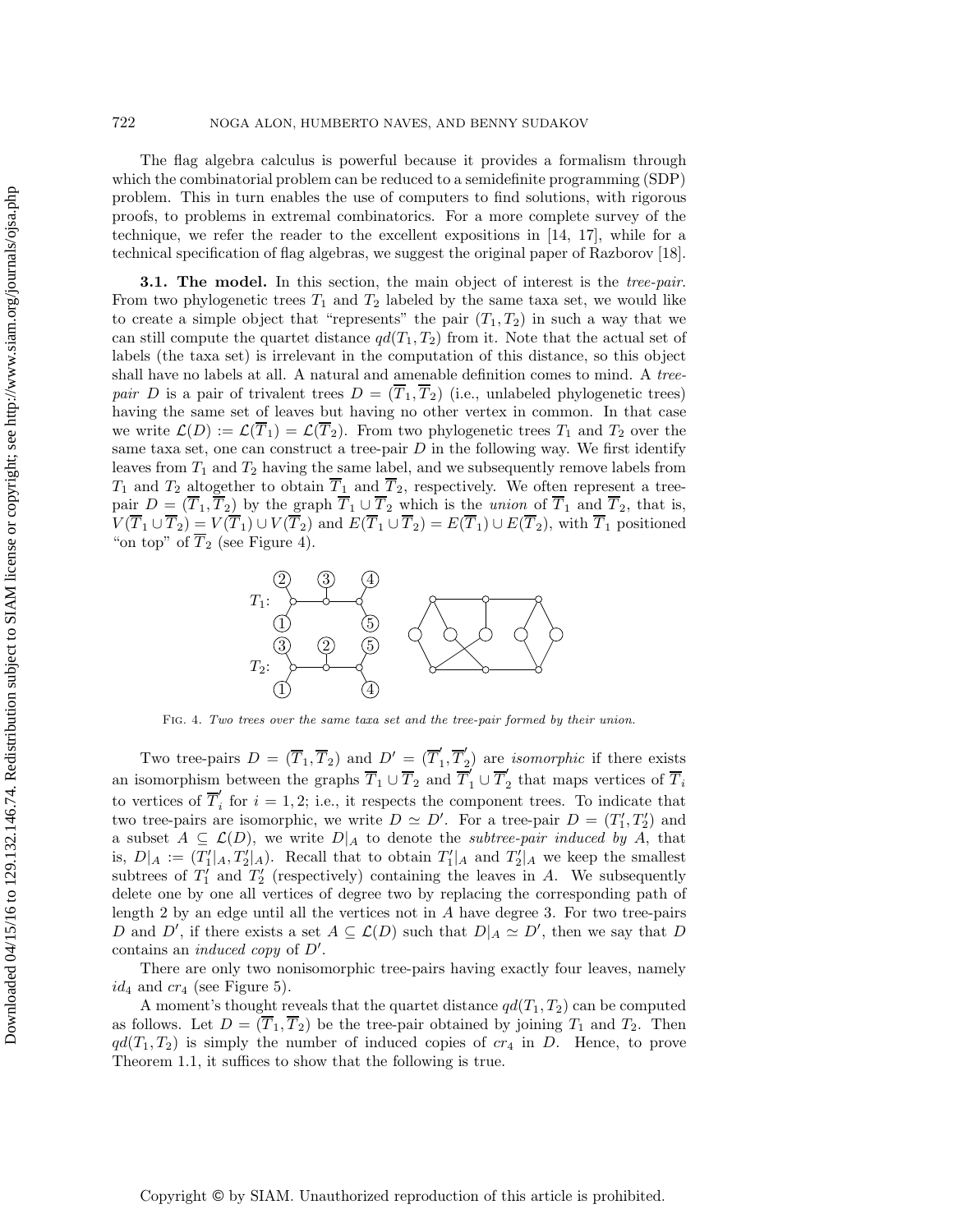<span id="page-5-0"></span>

Fig. 5. *The two nonisomorphic tree-pairs on four leaves.*

Theorem 3.1. *Let* D *be any tree-pair on* n *leaves. The number of induced copies of*  $cr_4$  *in D is at most*  $(0.69 + o(1))(^n_4)$  $\binom{n}{4}$ .

**3.2. Definitions and notation in the calculus.** The flag algebra calculus is typically used to find the extremal density of some fixed structure in a given family of combinatorial objects. In our case (see Theorem [3.1\)](#page-4-1), it will be used to maximize the density of  $cr_4$  among all tree-pairs of size n for n sufficiently large. While the theory of flag algebras is very general and can be applied to several different types of problems, we will explain it using only examples related to our particular setting.

<span id="page-5-1"></span>A *type*  $\sigma$  is a labeled tree-pair using labels from [k], where  $k = |\mathcal{L}(\sigma)|$ . That is, each leaf in  $\mathcal{L}(\sigma)$  is associated with a label from  $[k]$ , where k is a nonnegative integer. The *size* of  $\sigma$  is the integer k and is denoted by  $|\sigma|$ . Figure [6](#page-5-1) shows some examples of types.



Fig. 6. *Examples of types.*

In what follows, an isomorphism between tree-pairs must preserve any labels that are present. Given a type  $\sigma$ , a  $\sigma$ -*flag* is a tree-pair F on a partially labeled set of leaves such that the subtree-pair induced by the labeled leaves is isomorphic to  $\sigma$ . The *underlying tree-pair* of the flag F is the tree-pair F with all labels removed. The *size* of a flag is the number of leaves, that is,  $|\mathcal{L}(F)|$ . Note that when  $\sigma$  is the *trivial type* of size 0 (denoted by  $\sigma = 0$ ), a  $\sigma$ -flag is just a usual unlabeled tree-pair. We shall write  $\mathcal{F}_{l}^{\sigma}$  for the collection of all  $\sigma$ -flags of size l (up to isomorphism). In Figure [7](#page-5-2) we list all flags in  $\mathcal{F}_4^{dot}$ . Let  $\mathcal{F}^{\sigma} = \bigcup_{l \geq |\sigma|} \mathcal{F}_l^{\sigma}$ . When the type  $\sigma$  is trivial, we shall omit the superscript from our notation.



FIG. 7. *Family*  $\mathcal{F}_4^{dot}$ .

<span id="page-5-2"></span>Let us now define two fundamental concepts in our calculus, namely those of flag densities in larger flags and tree-pairs. Let  $\sigma$  be a type of size k, let  $m \ge 1$  be an integer, and let  ${F_i}_{i=1}^m$  be a collection of  $\sigma$ -flags of sizes  $l_i = |F_i| \geq k$ . Given a  $\sigma$ -flag F of order at least  $l = k + \sum_{i=1}^{m} (l_i - k)$ , let  $A \subseteq \mathcal{L}(F)$  be the set of labeled leaves of F. Now select disjoint subsets  $X_i \subseteq \mathcal{L}(F) \setminus A$  of sizes  $|X_i| = l_i - k$ , uniformly at random. This is possible because F has at least  $\sum_i(l_i - k)$  unlabeled leaves. Denote by  $E_i$  the event that the  $\sigma$ -flag induced by  $A \cup X_i$  is isomorphic to  $F_i$  for  $i \in [m]$ . We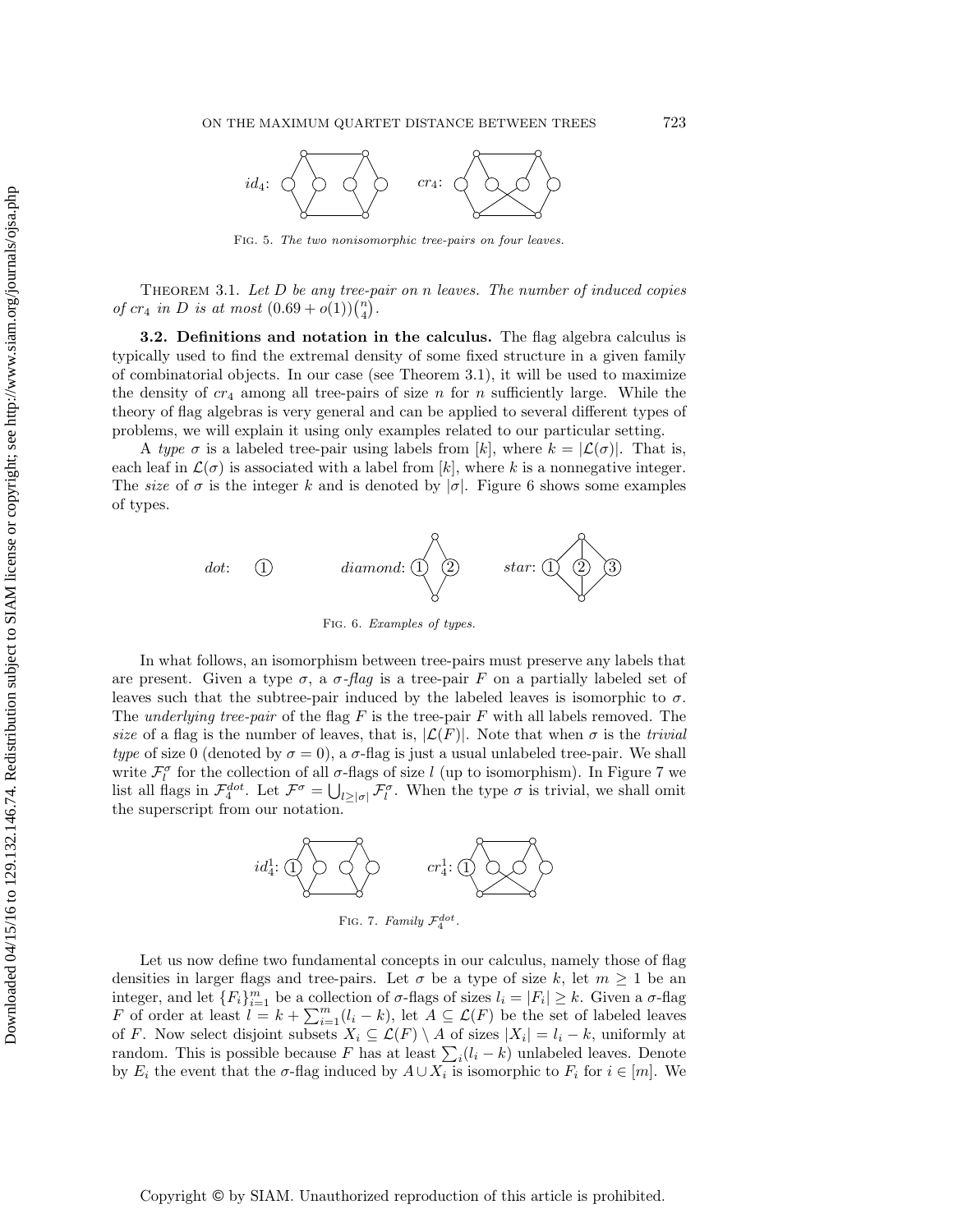define  $p_{\sigma}(F_1, F_2, \ldots, F_m; F) := \mathbb{P}[\bigcap_{i=1}^m E_i]$  to be the probability that all these events occur simultaneously.

If D is just a tree-pair of order at least l, and not a  $\sigma$ -flag, then there is no prelabeled set of leaves A that induces the type  $\sigma$ . Instead, we uniformly at random select a partial labeling  $L : [k] \to \mathcal{L}(D)$ . This random labeling turns D into a  $\sigma'$ flag  $F<sub>L</sub>$ , where the type  $\sigma'$  is the labeled subtree-pair induced by the set of vertices  $L([k])$ . If  $\sigma' = \sigma$ , we can then proceed as above; otherwise, we say the events  $E_i$ have probability 0. Finally, we average over all possible random labelings. Formally, let Y be the random variable defined by  $Y = \mathbf{1}_{[\sigma' = \sigma]} \cdot p_{\sigma}(F_1, F_2, \dots, F_m; F_L)$ , where  $\mathbf{1}_{[\sigma'=\sigma]}$  is the indicator of the event  $\sigma'=\sigma$ . Define  $d_{\sigma}(F_1,\ldots,F_m;D)=\mathbb{E}[Y]$  as the expected value of the random variable Y. The quantities  $p_{\sigma}(F_1, F_2, \ldots, F_m; F)$  and  $d_{\sigma}(F_1, F_2, \ldots, F_m; D)$  are called *flag densities* of  $\{F_i\}_{i \in [m]}$  in F and in D, respectively. Clearly these flag densities are the same whenever  $\sigma = 0$ , in which case we omit the subscript from both notations.

<span id="page-6-0"></span>To better illustrate these definitions, we give some examples. These flags are shown in Figure [8.](#page-6-0)



Fig. 8. *Example flags.*

We turn to computing the flag densities of  $id_4^1$  and  $cr_4^1$  in the flag Z. For example, to compute  $p_{dot}(id_4^1; Z)$ , note that to induce a copy of  $id_4^1$  we must choose exactly three other unlabeled leaves which together with the labeled leaf 1 induce a copy of  $id_4^1$ . There are  $\binom{6}{3} = 20$  ways to make the choice of the three unlabeled leaves, and out of the 20, exactly 15 induce a copy of  $id_4^1$ , and thus  $p_{dot}(id_4^1; Z) = \frac{3}{4}$ . Similarly we obtain  $p_{dot}(cr_4^1;Z) = \frac{1}{4}$ . We can also compute the joint flag densities of multiple flags. For instance, let us consider  $p_{dot}(id_4^1, id_4^1; Z)$ . In this case, we first choose a set  $X_1$ of three unlabeled leaves uniformly at random, and we subsequently choose a set  $X_2$ of three other unlabeled leaves also uniformly at random. Since the choice of  $X_2$  is uniquely determined given the choice of  $X_1$ , there are exactly  $\binom{6}{3}$  possible choices for the pair  $(X_1, X_2)$ . Out of these 20 choices, one can count that exactly 10 of them will be such that both  $X_1$  and  $X_2$  will induce a copy of  $id_4^1$  when we add the labeled leaf. The order matters here: when computing  $p(F_1, F_2; F)$ , the set  $X_1$  must induce a copy of  $F_1$ , while  $X_2$  must induce a copy of  $F_2$ . Thus  $p_{dot}(id_4^1, id_4^1; Z) = \frac{1}{2}$ . Similarly, we have  $p_{dot}(id_4^1, cr_4^1; Z) = p_{dot}(cr_4^1, id_4^1; Z) = \frac{1}{4}$  and  $p_{dot}(cr_4^1, cr_4^1; Z) = 0$ .

<span id="page-6-1"></span>The computation of flag densities  $d_{dot}$  for unlabeled tree-pairs is a little more involved. To see how to compute it, we consider  $W$  depicted in Figure [8](#page-6-0) as an example. There are two nonisomorphic  $dot$ -flags whose underlying tree-pair is  $W$ , namely  $W_1^1$  and  $W_2^1$ , as shown in Figure [9.](#page-6-1)



If we randomly label a leaf from W, then with probability  $\frac{2}{3}$  it will become

Copyright © by SIAM. Unauthorized reproduction of this article is prohibited.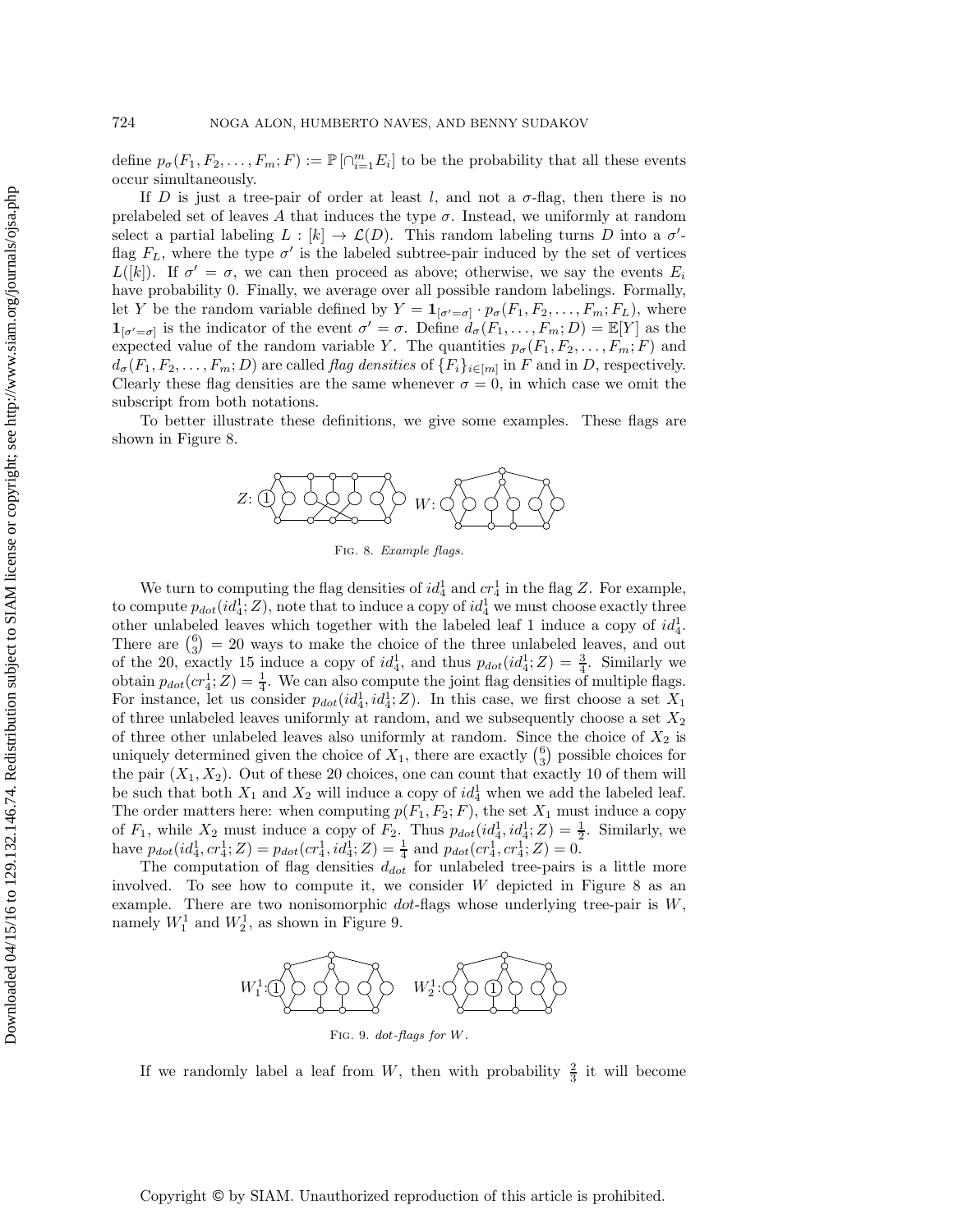$W_1^1$  and with probability  $\frac{1}{3}$  it will become  $W_2^1$ . Moreover, since  $p(id_4^1; W_1^1) = \frac{4}{5}$  and  $p_{dot}(id_4^1; W_2^1) = \frac{3}{5}$ , we have  $d_{dot}(id_4^1; W) = \frac{2}{3}p_{dot}(id_4^1; W_1^1) + \frac{1}{3}p_{dot}(id_4^1; W_2^1) = \frac{11}{15}$ . Similarly, we have  $p_{dot}(cr_4^1;W_1^1) = \frac{1}{5}$  and  $p_{dot}(cr_4^1;W_2^1) = \frac{2}{5}$ , and hence  $d_{dot}(cr_4^1;W) =$  $\frac{4}{15}$ .

The reader may note that there is an alternative way to compute, say,  $d_{dot}(cr_4^1;W)$ : we simply compute the product of  $d_{dot}(cr_4^1; cr_4) \cdot p(cr_4; W)=1 \cdot \frac{4}{15} = \frac{4}{15}$ . In general, suppose as before that we have a type  $\sigma$  of size k, a  $\sigma$ -flag F of size  $l \geq k$ , and an unlabeled tree-pair D. To compute  $d_{\sigma}(F; D)$ , we averaged over all random partial labelings of  $D$  the probability of finding a flag isomorphic to  $F$ . A simple doublecounting argument shows that we can do the "averaging" before the random labeling, which is the idea behind Razborov's *averaging operator*, as defined in section 2.2 of [\[18\]](#page-17-10). Let  $F|_0$  denote the unlabeled underlying model of F. We can compute  $d_{\sigma}(F; D)$ by first computing  $d(F|_0; D)$ , the probability that l randomly chosen vertices in D form an induced copy of  $F|_0$  as a submodel. Given this copy of  $F|_0$ , we then randomly label k of the l vertices and compute the probability that these  $k$  vertices are label-isomorphic to  $\sigma$ . This amounts to multiplying  $d(F|_0; D)$  by a *normalizing factor*  $q_{\sigma}(F)$ , that is,  $d_{\sigma}(F;D) = q_{\sigma}(F)d(F|_{0};D) = q_{\sigma}(F)p(F|_{0};D)$ . We can interpret the normalizing factor as  $q_{\sigma}(F) = d_{\sigma}(F; F|_0)$ .

There are more relations involving  $d_{\sigma}$  and  $p_{\sigma}$  than that mentioned previously. We will now state, without proof, a basic fact about flag densities that can be proved easily by double-counting.

PROPOSITION 3.1 (chain rule). *If*  $\sigma$  *is a type of size* k*,*  $m \geq 1$  *is an integer,*  ${F_i}_{i=1}^m$  *is a family of*  $\sigma$ *-flags of sizes*  $|F_i| = l_i$ *, and*  $l \geq k + \sum_{i=1}^m (l_i - k)$  *is an integer parameter, then the following hold:*

(i) *For any*  $\sigma$ -flag *F* of order at least *l*, we have that  $p_{\sigma}(F_1,\ldots,F_m;F)$  *equals* 

$$
\sum_{F' \in \mathcal{F}_l^{\sigma}} p_{\sigma}(F_1, \ldots, F_m; F') p_{\sigma}(F'; F).
$$

(ii) *For any tree-pair* D *of size at least* l, we have that  $d_{\sigma}(F_1,\ldots,F_m;D)$  *equals* 

$$
\sum_{H \in \mathcal{F}_l} d_{\sigma}(F_1, \ldots, F_m; H) d(H; D),
$$

*which is also equal to*

$$
\sum_{F \in \mathcal{F}_l^{\sigma}} p_{\sigma}(F_1, \ldots, F_m; F) d_{\sigma}(F; D).
$$

<span id="page-7-0"></span>To illustrate the chain rule for  $m = 1$  and  $\sigma = 0$ , we consider the "expansion" of  $id_4$  in  $\mathcal{F}_5$  (see Figure [10\)](#page-7-0).



Fig. 10. *Family <sup>F</sup>*5*.*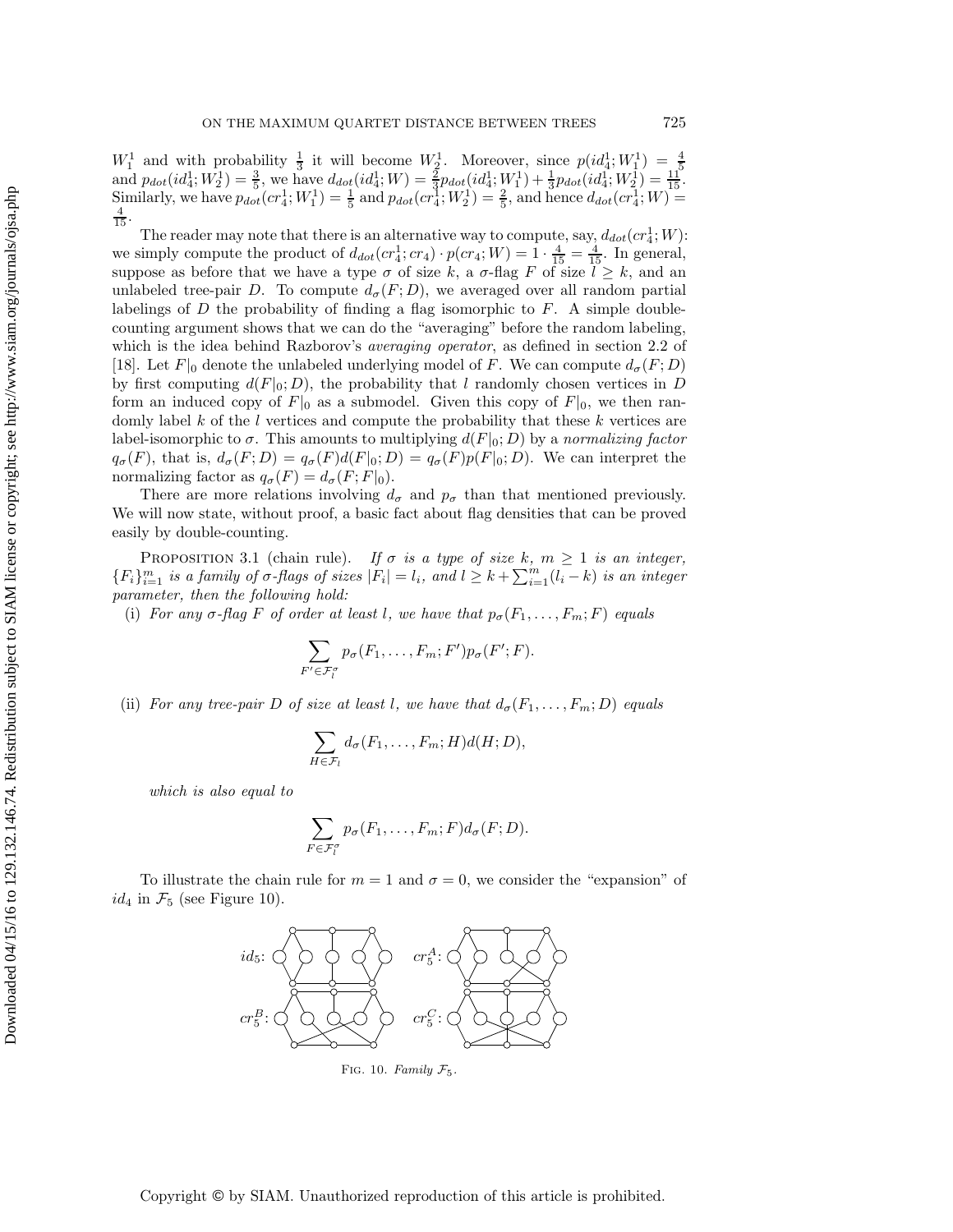The chain rule gives

$$
p(id_4; F) = p(id_4; id_5)p(id_5; F)
$$
  
+  $p(id_4; cr_5^A)p(cf_5^A; F)$   
+  $p(id_4; cr_5^B)p(cf_5^B; F)$   
+  $p(id_5; cr_5^C)p(cf_5^C; F)$   
=  $p(id_5; F) + \frac{3}{5}p(cf_5^A; F) + \frac{1}{5}p(cf_5^B; F).$ 

Similarly, we can expand  $p(c r_4; F) = \frac{2}{5} p(c r_5^A; F) + \frac{4}{5} p(c r_5^B; F) + p(c r_5^C; F)$ . For ease of notation, we can express these two identities using the syntax of flag algebras:

$$
id_4 = id_5 + \frac{3}{5}cr_5^A + \frac{1}{5}cr_5^B,
$$
  

$$
cr_4 = \frac{2}{5}cr_5^A + \frac{4}{5}cr_5^B + cr_5^C.
$$

In this syntax, the equation  $\sum_{i\in I} \alpha_i F_i = 0$  means that for all sufficiently large  $\sigma$ -flags F we have  $\sum_{i\in I}\alpha_i p_{\sigma}(F_i;F)=0$ , where  $\alpha_i\in\mathbb{R}$  for all  $i\in I$ . We use  $\mathcal{A}^{\sigma}$  to denote the set of linear combinations of flags of type σ. It is convenient to define a *product* of flags in the following way:

$$
F_1 \cdot F_2 := \sum_{F \in \mathcal{F}_l^{\sigma}} p_{\sigma}(F_1, F_2; F) F,
$$

where  $F_1 \in \mathcal{F}^{\sigma}$ ,  $F_2 \in \mathcal{F}^{\sigma}$ ,  $l \geq |F_1| + |F_2| - |\sigma|$ . (Note that because of the chain rule, it does not matter which  $l$  we choose.)

To further simplify the notation, we can extend the definitions of  $p_{\sigma}$  and  $d_{\sigma}$ to  $\mathcal{A}^{\sigma}$  by making them linear in each coordinate. The product notation simplifies these extended definitions because  $p_{\sigma}(f_1 \cdot f_2; f) = p_{\sigma}(f_1, f_2; f)$  and  $d_{\sigma}(f_1 \cdot f_2; g)$  $d_{\sigma}(f_1, f_2; g)$  for any  $f_1, f_2, f \in \mathcal{A}^{\sigma}$  and for any  $g \in \mathcal{A}^0$ .

The last piece of notation we introduce is that of the averaging operator. Recall that for any  $\sigma$ -flag F we had the normalizing factors  $q_{\sigma}(F)$  such that  $d_{\sigma}(F; G)$  =  $q_{\sigma}(F)p(F|_0;G)$ . In the syntax of flag algebra, this averaging operation is denoted by  $[[F]]_{\sigma} := q_{\sigma}(F) \cdot F|_{0}$ . We extend this linearly to all elements of  $\mathcal{A}^{\sigma}$ . For example,

$$
[[id_4^1]]_{dot} = id_4, \quad [[cr_4^1]]_{dot} = cr_4,
$$

$$
[[id_4^1 + cr_4^1]]_{dot} = id_4 + cr_4, \text{ and } [[W_1^1]]_{dot} = \frac{2}{3}W.
$$

This notation is useful because  $d_{\sigma}(f;g) = p([[f]]_{\sigma};g)$  for any  $f \in \mathcal{A}^{\sigma}$  and for any  $g \in \mathcal{A}^0$ , and hence we have a unified notation for both types of flag densities.

<span id="page-8-0"></span>**3.3. Extremal problems in the flag algebra calculus.** Recall that our optimization problem is to maximize the density of  $cr_4$  amongst all possible tree-pairs. We will show how flag algebras can be applied to this problem to reduce it to an SDP problem, which can then be solved numerically.

We may use the chain rule to obtain  $d(cx_4; D) = \sum_{H \in \mathcal{F}_t} d(cx_4; H)d(H; D)$  for  $t \geq 4$ . Since  $\sum_{H \in \mathcal{F}_t} d(H; D) = 1$ , we have  $d(cr_4; D) \leq \max_{H \in \mathcal{F}_t} d(cr_4; H)$ , which is a bound that clearly does not depend on D. For instance, when we choose  $t = 6$ , we already obtain  $d(c_{1};D) \leq \frac{14}{15}$ .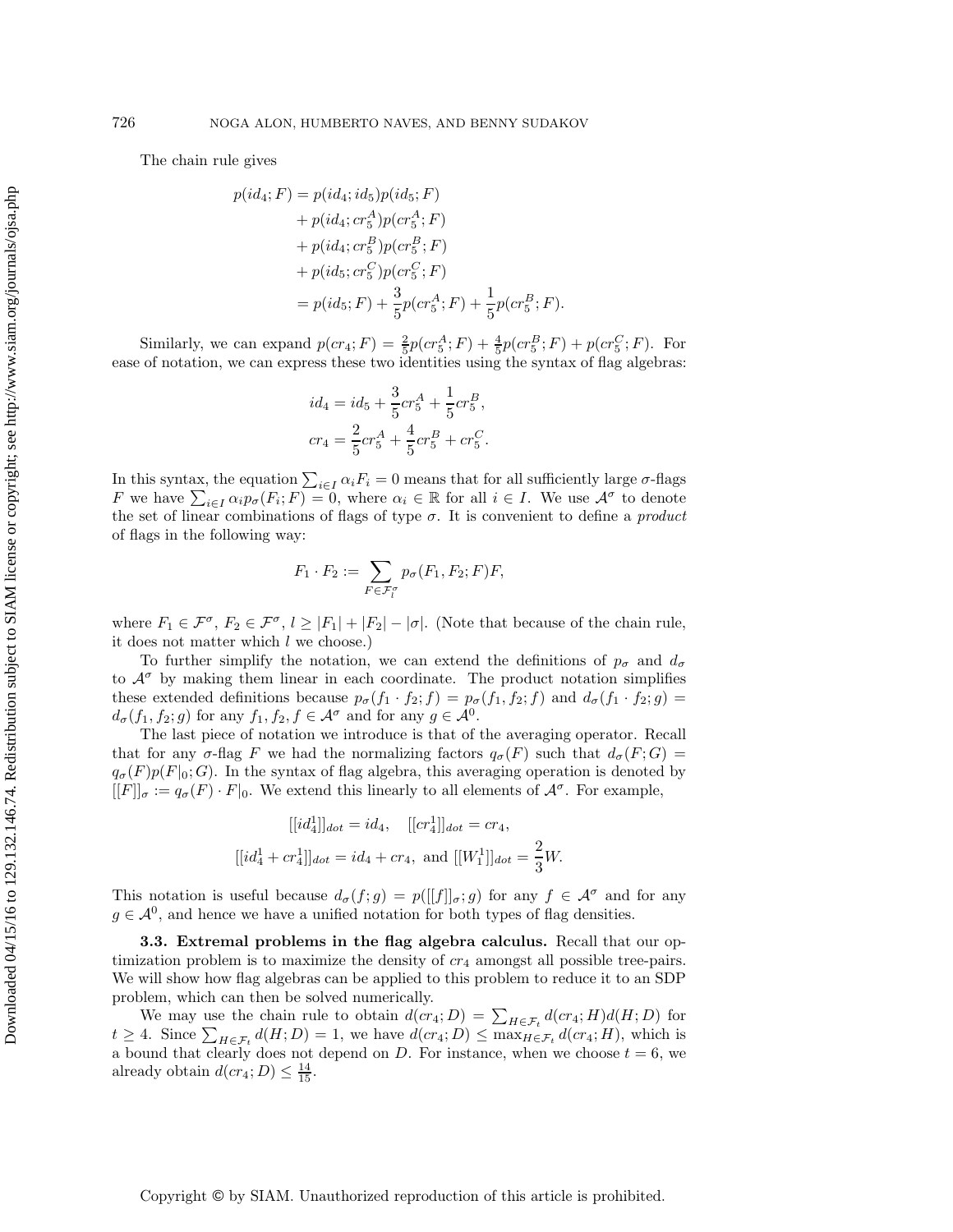Inequalities obtained this way are often very weak since we only use very local considerations about the subtree-pairs  $H \in \mathcal{F}_t$ , and we do not take into account how the tree-pairs fit together in the larger tree-pair  $D$ , that is, how they intersect.

One might hope to find inequalities of the form  $\sum_{H \in \mathcal{F}_t} \alpha_H d(H; D) \geq 0$  such that when we combine them with the initial identity we get

$$
d(c r_4; D) \leq d(c r_4; D) + \sum_{H \in \mathcal{F}_t} \alpha_H d(H; D)
$$
  
= 
$$
\sum_{H \in \mathcal{F}_t} (d(c r_4; H) + \alpha_H) d(H; D)
$$
  

$$
\leq \max_{H \in \mathcal{F}_t} \{d(c r_4; H) + \alpha_H\}.
$$

Since  $\alpha_H$  can be negative for some models H, the hope is that this will improve the low coefficients by transferring weight from high coefficients. In order to find such inequalities, we need another property of the flag densities.

<span id="page-9-0"></span>PROPOSITION 3.2. If  $\sigma$  is a fixed type of size  $k$ ,  $m \ge 1$  is an integer,  $\{F_i\}_{i=1}^m$  is a fixed family of  $\sigma$ -flags of sizes  $|F_i| = l_i$ , and  $l \ge k + \sum_{i=1}^m (l_i - k)$  is an integer, then *for any flag* F *of order*  $n \geq l$  *we have* 

$$
p_{\sigma}(F_1,\ldots,F_m;F)=\left[\prod_{i=1}^m p_{\sigma}(F_i;F)\right]+O(1/n),
$$

where the constant in the big-O notation might depend on the family  ${F_i}_{i=1}^m$ .

One can prove Proposition [3.2](#page-9-0) by noting that if we drop the requirement that the sets  $X_i$  are disjoint in the definition of  $p_{\sigma}(F_1,\ldots,F_m;F)$ , the events  $E_i$  will become independent, and thus  $\mathbb{P}[\bigcap_{i=1}^{m} E_i] = \prod_{i=1}^{m} \mathbb{P}[E_i] = \prod_{i=1}^{m} p_{\sigma}(F_i; F)$ . The error introduced is the probability that these sets  $X_i$  will intersect in F, which is  $O(1/n)$ . It is tempting to claim a similar product formula for the unlabeled flag densities  $d_{\sigma}$ , but we cannot do so. In the above equation, it is essential that all the  $\sigma$ -flags  $F_i$  share the same labeled type  $\sigma$ , and hence we require F to be a  $\sigma$ -flag.

We are now ready to establish some inequalities. Let us first fix a type  $\sigma$  of size k. If Q is any positive semidefinite  $|\mathcal{F}_l^{\sigma}| \times |\mathcal{F}_l^{\sigma}|$  matrix with rows and columns indexed by the same set  $\mathcal{F}_l^{\sigma}$ , where  $l \geq k$ , define the "quadratic form" on flags by  $Q\{\mathcal{F}_l^{\sigma}\} := \sum_{F_1,F_2 \in \mathcal{F}_l^{\sigma}} Q_{F_1,F_2} F_1 \cdot F_2$ . Note that  $Q\{\mathcal{F}_l^{\sigma}\} \in \mathcal{A}^{\sigma}$ . Proposition [3.2](#page-9-0) yields that, for a  $\sigma$ -flag F of sufficiently large size,  $p_{\sigma}(Q\{\mathcal{F}_{l}^{\sigma}\};F)$  can be approximated as

(3.1) 
$$
\sum_{F_1, F_2 \in \mathcal{F}_l^{\sigma}} Q_{F_1, F_2} p_{\sigma}(F_1; F) p_{\sigma}(F_2; F).
$$

Note that because  $Q$  is positive semidefinite, the summation in  $(3.1)$  is always nonnegative. Even after averaging we obtain

<span id="page-9-1"></span>
$$
[[Q]]_{\sigma}(D) := p([[Q\{\mathcal{F}_l^{\sigma}\}]]_{\sigma}; D)
$$
  
= 
$$
\sum_{F_1, F_2 \in \mathcal{F}_l^{\sigma}} Q_{F_1, F_2} d_{\sigma}(F_1, F_2; D)
$$
  
= 
$$
\sum_{F_1, F_2 \in \mathcal{F}_l^{\sigma}} Q_{F_1, F_2} \cdot \left( \sum_{F \in \mathcal{F}_l^{\sigma}} p_{\sigma}(F_1, F_2; F) d_{\sigma}(F; D) \right)
$$

Copyright © by SIAM. Unauthorized reproduction of this article is prohibited.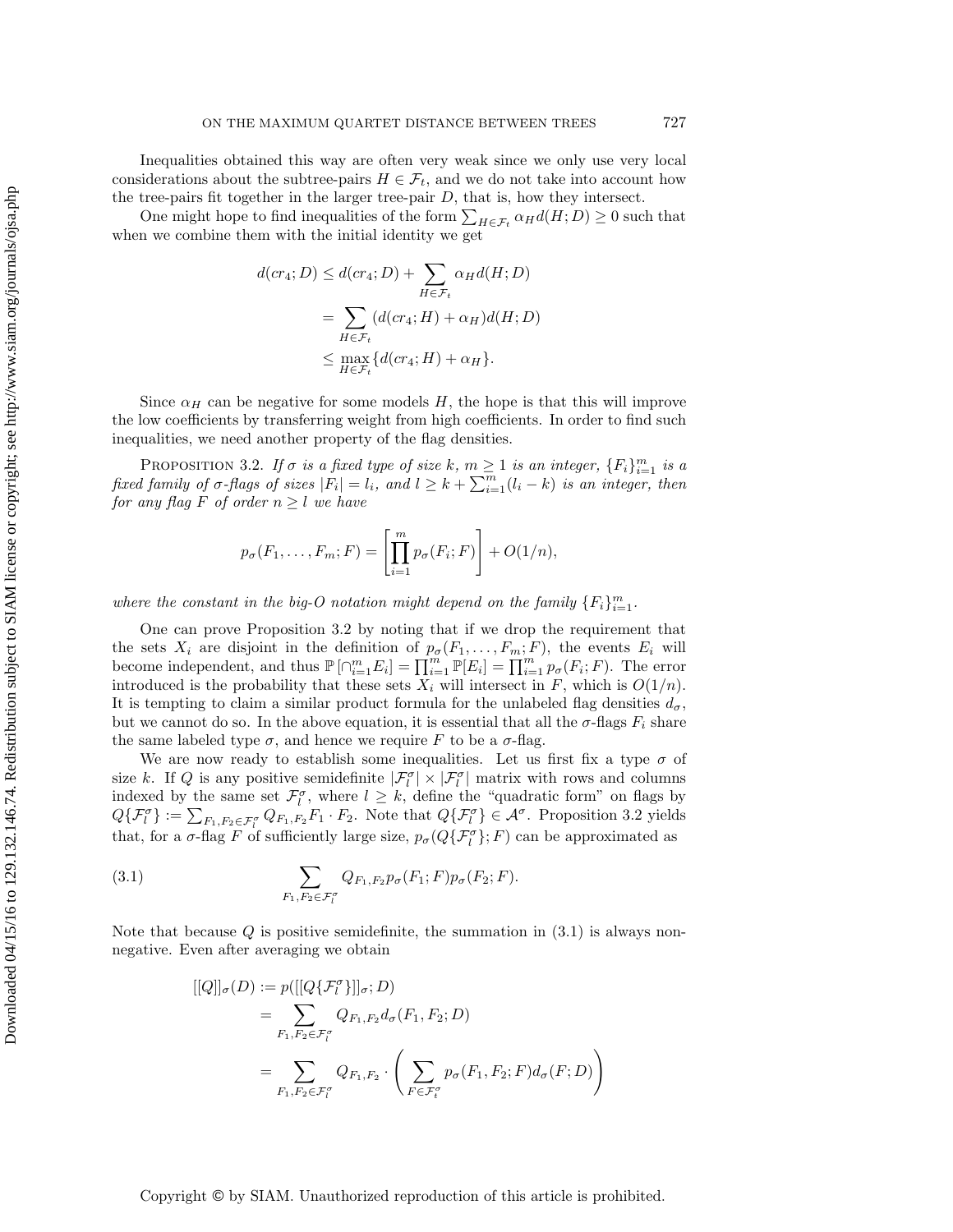$$
= O(1/n) + \sum_{F \in \mathcal{F}_t^{\sigma}} \left[ d_{\sigma}(F; D) \cdot \left( \sum_{F_1, F_2 \in \mathcal{F}_t^{\sigma}} Q_{F_1, F_2} p_{\sigma}(F_1; F) p_{\sigma}(F_2; F) \right) \right]
$$
  

$$
\geq o_{n \to \infty}(1),
$$

where n is the size of the tree-pair D and  $2l - |\sigma| \leq t \leq n$  is some fixed integer. Therefore, when n is large, we have that  $[[Q]]_{\sigma}(D)$  is asymptotically nonnegative. For each admissible model H of size exactly t, let  $\alpha_H = [[Q]]_{\sigma}(H) =$  $\sum_{F_1,F_2\in\mathcal{F}^\sigma_t} Q_{F_1,F_2}d_\sigma(F_1,F_2;H)$ . We then have

$$
[[Q]]_{\sigma}(D) = \sum_{H \in \mathcal{F}_t} \alpha_H d(H; D) \ge o_{n \to \infty}(1).
$$

The expression in the middle of the above equation is called the *expansion* of  $[|Q|]_{\sigma}(D)$ in tree-pairs of size t, with  $\alpha_H$  the coefficients of the expansion. For the sake of conciseness, we often omit the parameter  $D$  and express this asymptotic inequality (combined with the expansion in size  $t$ ) in the syntax of flag algebras

<span id="page-10-0"></span>(3.2)  
\n
$$
[[Q_{\sigma}]] := [[Q\{\mathcal{F}_{l}^{\sigma}\}]]_{\sigma}
$$
\n
$$
= \left[\left[\sum_{F_{1}, F_{2} \in \mathcal{F}_{l}^{\sigma}} Q_{F_{1}, F_{2}} F_{1} \cdot F_{2}\right]\right]_{\sigma}
$$
\n
$$
= \sum_{H \in \mathcal{F}_{t}} \alpha_{H} H \geq 0.
$$

(Note that all inequalities between flags stated in the language of flag algebras are asymptotic.)

In general, if we have more than one inequality available, we can combine them, provided they are all expanded in the same size  $t$ . Suppose we have  $r$  inequalities given by the positive semidefinite matrices  $Q_i$  of the  $\sigma_i$ -flags of size  $l_i$ . Adding them together, we obtain  $\sum_{i=1}^r [[Q_i]]_{\sigma_i} = \sum_{H \in \mathcal{F}_t} \alpha_H H \geq 0$ , where

$$
\alpha_H = \sum_{i=1}^r \left( \sum_{F_1, F_2 \in \mathcal{F}_{l_i}^{\sigma_i}} (Q_i)_{F_1, F_2} d_{\sigma_i}(F_1, F_2; H) \right),
$$

and we want to minimize  $\max_{H \in \mathcal{F}_t} \{d(cr_4; H) + \alpha_H\}.$ 

Thus we have transformed the original problem of finding a minimum upper bound for  $d(c_{4}; G)$  into a linear system involving the variables  $(Q_i)_{F_k, F_l}$ . As we have the constraint that the matrices  $Q_i$  should be positive semidefinite, this is an SDP problem. To take the maximum coefficient in the expansion, we introduce an artificial variable  $y$  and require it to be bounded below by all the coefficients. Hence we have the following SDP problem in the variables y and  $(Q_i)_{F_1,F_2}$ :

Minimize  $y$  subject to the following constraints:

• We have  $s_H \geq 0$  for all  $H \in \mathcal{F}_t$ , where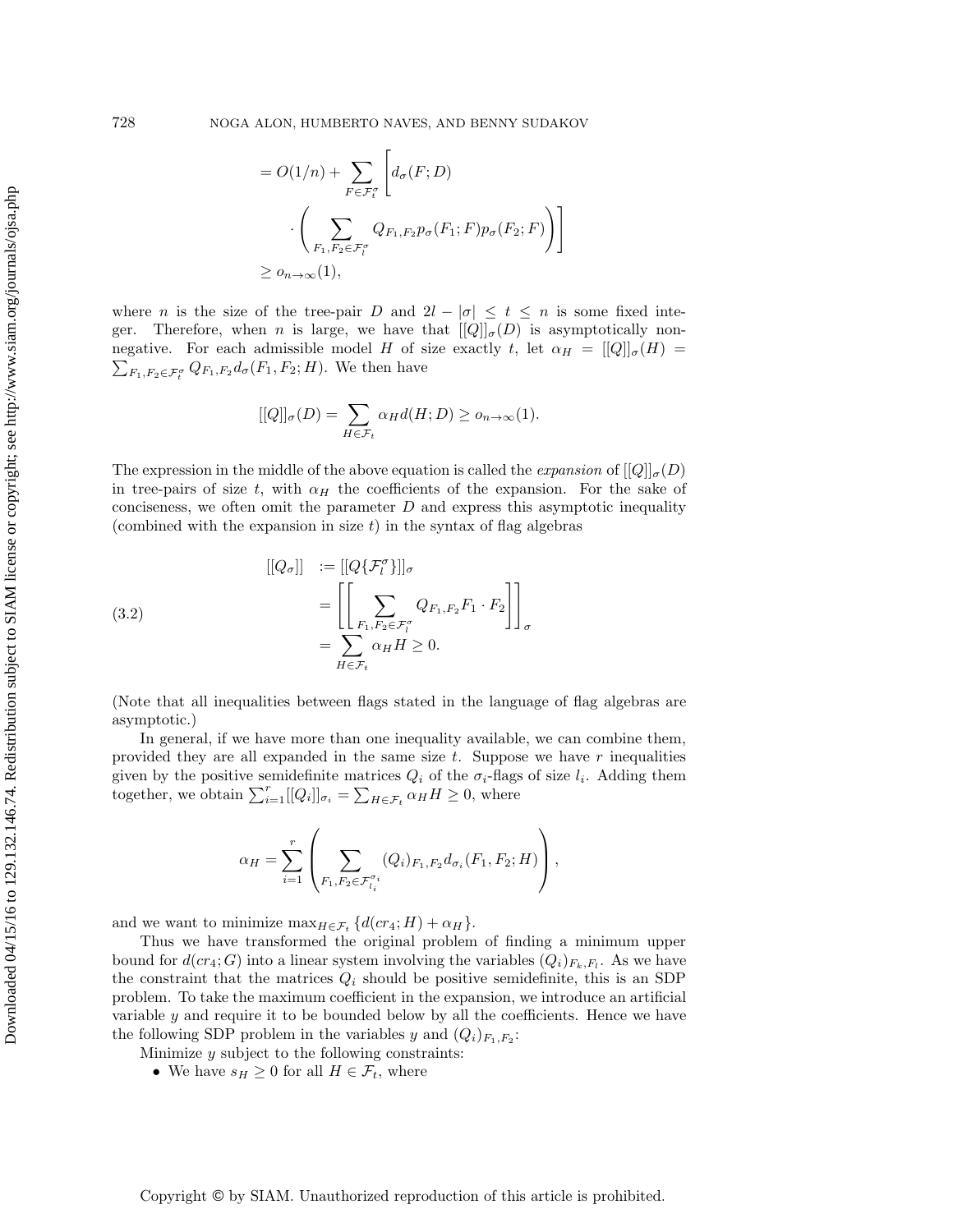<span id="page-11-1"></span>(3.3) 
$$
s_H := y - d(c r_4; H)
$$

$$
- \sum_{i=1}^r \left( \sum_{F_1, F_2 \in \mathcal{F}_{l_i}^{\sigma_i}} (Q_i)_{F_1, F_2} d_{\sigma_i}(F_1, F_2; H) \right).
$$

The variables  $s_H$  are called *surplus* variables.

•  $Q_i$  is positive semidefinite for  $i \in [r]$ . (The matrices  $Q_i$  are often called the *block variables* of the SDP problem. We can assume without loss of generality that each  $Q_i$  is symmetric, as otherwise we could replace  $Q_i$  by  $(Q_i + Q_i^T)/2$ .

A computer can solve this SDP problem numerically, allowing for an efficient determination of the inequalities required to prove the extremal problem. We note at this point that the solution to the SDP problem need not only give the asymptotic bound, but it can also provide some structural information about the extremal treepair.

<span id="page-11-0"></span>**4. Bounds on the SDP problem.** In this section we discuss how we obtained the bounds for the main theorem and some other practical considerations relative to the main SDP problem. For a square matrix  $A$ , let  $tr(A)$  denote its trace. The original formulation of the SDP problem can be rewritten in concise matrix notation as follows:

<span id="page-11-2"></span>(4.1) minimize 
$$
tr(C \cdot Q)
$$
  
subject to  $tr(A_j \cdot Q) = b_j$  for  $j = 1,..., m$   
and  $Q \succeq 0$ ,

where  $m = |\mathcal{F}_t|$  represents the number of constraints in the problem, C is the cost matrix (we have  $\text{tr}(C \cdot X) = y$ , where y is as in section [3.3;](#page-8-0) see, e.g., [\(3.3\)](#page-11-1)),  $Q \succeq 0$ is the positive semidefinite matrix consisting of all the block-variable matrices  $Q_i$ , and each equation  $tr(A_j \cdot Q) = b_j$  corresponds to one of the equations [\(3.3\)](#page-11-1) from the original formulation. In particular, if  $\mathcal{F}_t = \{H_1, \ldots, H_m\}$ , we have  $b_j = d(c r_4; H_j)$ . Finally, we let  $\ell$  denote the number of rows/columns of  $Q$ .

A computer usually cannot solve [\(4.1\)](#page-11-2) exactly but only approximately. In other words, the output of the SDP solver will be a matrix  $Q'$  that satisfies the constraints approximately. Namely, we have

<span id="page-11-3"></span>(4.2) 
$$
\begin{array}{rcl} |\text{tr}(A_j \cdot Q') - b_j| & \leq \varepsilon \quad \text{for } j = 1, \dots m \text{ and} \\ Q' + \varepsilon I_\ell & \geq 0 \end{array}
$$

for some small  $\varepsilon > 0$  (usually  $\varepsilon < 10^{-9}$ ), where  $I_{\ell}$  denotes the  $\ell \times \ell$  identity matrix. In what follows, we describe how to obtain a matrix  $Q$  that satisfies all the constraints of [\(4.1\)](#page-11-2) and is not "too far" from the approximate solution  $Q'$ . That way,  $\text{tr}(C \cdot Q) \approx$  $tr(C \cdot Q')$ .

A natural first step towards this goal is to slightly change  $Q'$  so that it satisfies all the linear constraints in  $(4.1)$ . For that purpose, we will project  $Q'$  to the affine subspace of all  $\ell \times \ell$  symmetric real matrices Q that satisfy  $tr(A_j \cdot Q) = b_j$  for all  $j = 1, \ldots, m$ . Let  $Q''$  denote this projection. How much did we change the approximate solution? Namely, how large is  $||Q' - Q''||_{\infty}$ ? We recall that for a matrix A we denote  $||A||_{\infty} := \max_{ij} |A_{ij}|$  and  $||A||_1 := \sum_{ij} |A_{ij}|$ .

To estimate  $||Q' - Q''||_{\infty}$  we often use some inequalities from the following proposition.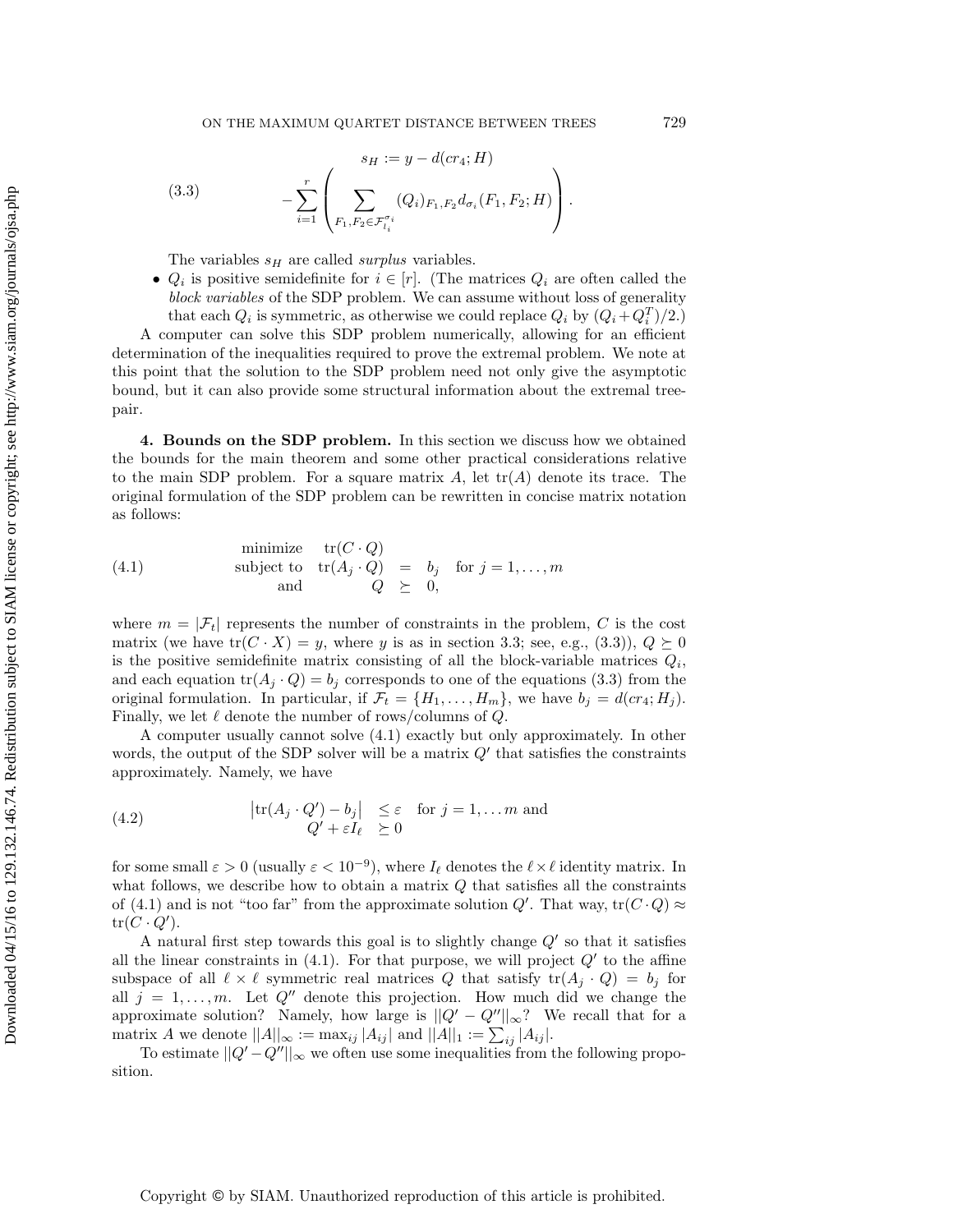<span id="page-12-0"></span>Proposition 4.1. *The following statements are true:*

- (i) *If*  $A \in \mathbb{R}^{m \times n}$  *and*  $B \in \mathbb{R}^{n \times l}$  *are two real matrices, then*  $||A \cdot B||_{\infty} \leq n \cdot ||A||_{\infty}$ .  $||B||_{\infty}$ .
- (ii) *If*  $A \in \mathbb{R}^{m \times n}$  *and*  $v \in \mathbb{R}^n$ , *then*  $||A \cdot v||_{\infty} \le ||A||_{\infty} \cdot ||v||_1$ .
- (iii) Let  $A \in \mathbb{R}^{n \times n}$  be any  $n \times n$  symmetric matrix. Then  $A+n \cdot ||A||_{\infty} \cdot I_n$  is positive *semidefinite.*

*Proof.*

(i) Let  $C = A \cdot B$ . We have  $C_{ij} = \sum_{k=1}^{n} A_{ik} B_{kj}$ , and thus

$$
|C_{ij}| \leq \sum_{k=1}^{n} |A_{ik}| |B_{kj}| \leq \sum_{k=1}^{n} ||A||_{\infty} ||B||_{\infty}
$$
  
=  $n \cdot ||A||_{\infty} \cdot ||B||_{\infty}$ ,

and hence  $||C||_{\infty} \leq n \cdot ||A||_{\infty} \cdot ||B||_{\infty}$ .<br>
(ii) Let  $w = A \cdot v$ . We have  $w_i = \sum_{j=1}^{n} A_{ij}v_j$ , and thus

$$
|w_i| \le \sum_{j=1}^n |A_{ij}| |v_j| \le \sum_{j=1}^n ||A||_{\infty} |v_j|
$$
  
=  $||A||_{\infty} \cdot ||v||_1$ ,

and therefore  $||w||_{\infty} \leq ||A||_{\infty} \cdot ||v||_1$ .

(iii) Let  $B = A + n \cdot ||A||_{\infty} \cdot I_n$ . It suffices to show that for all  $v \in \mathbb{R}^n$  we have  $v^T \cdot B \cdot v \geq 0$ . Let  $a = v^T \cdot A \cdot v$ . Using the definition of B, we obtain

$$
b := v^{T} \cdot B \cdot v = v^{T} \cdot A \cdot v + n \cdot ||A||_{\infty} \cdot ||v||_{2}^{2}
$$
  
=  $a + n \cdot ||A||_{\infty} \cdot ||v||_{2}^{2}$ .

By (ii) applied twice, we infer that

$$
|a| = ||v^T \cdot A \cdot v||_{\infty} \le ||v^T||_1 \cdot ||A \cdot v||_{\infty}
$$
  
 
$$
\le ||A||_{\infty} \cdot ||v||_1^2.
$$

So, by the Cauchy–Schwarz inequality, we obtain  $|a| \leq ||A||_{\infty} \cdot ||v||_1^2 \leq n \cdot ||A||_{\infty} \cdot$  $||v||_2^2$ , and therefore  $b \geq 0$ , finishing the proof.

In what follows, we introduce further notation in order to express  $Q''$  in terms of  $Q'$  and the parameters of the problem [\(4.1\)](#page-11-2). Let S be the linear space of all  $\ell \times \ell$  real symmetric matrices, and let **A** be the linear map **A** :  $S \to \mathbb{R}^m$  defined by  $\mathbf{A}(Q)_j = \text{tr}(A_j \cdot Q)$ . In addition, let  $b \in \mathbb{R}^m$  be vector with coordinates  $b_j$  for  $j = 1, \ldots, m$ , and let H be the affine subspace of all  $\ell \times \ell$  real symmetric matrices Q that satisfy the linear constraints of [\(4.1\)](#page-11-2), namely  $tr(A_i \cdot Q) = b_i$  for  $j = 1, \ldots, m$ . Note that  $\mathcal{H}$  is the preimage of b by  $\mathbf{A}$ . Let  $\mathbf{P}$  be the orthogonal projection from the set S to the affine subspace  $\mathcal{H}$ . One can compute this projection by a solution to a least squares problem as follows:

$$
\mathbf{P}(Q) = Q + \mathbf{A}^T \cdot (\mathbf{A} \cdot \mathbf{A}^T)^{-1} (b - \mathbf{A}(Q))
$$

for all  $Q \in \mathcal{S}$ , where  $\mathbf{A}^T : \mathbb{R}^m \to \mathcal{S}$  denotes the transpose of **A**. We have  $Q'' = \mathbf{P}(Q')$ , and thus, by Proposition [4.1\(](#page-12-0)i), we have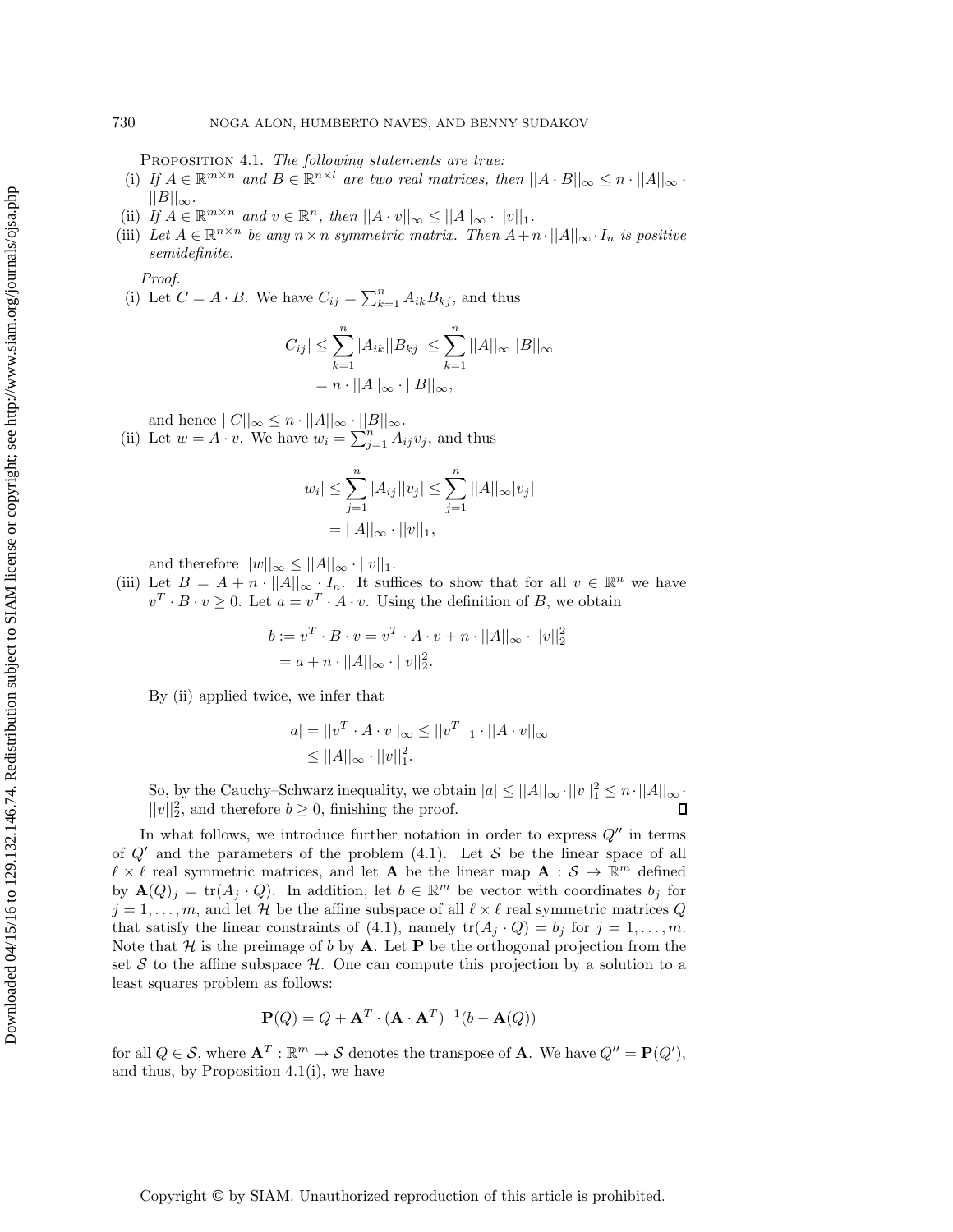ON THE MAXIMUM QUARTET DISTANCE BETWEEN TREES  $731$ 

$$
||Q'' - Q'||_{\infty} \le m \cdot ||\mathbf{A}^T \cdot (\mathbf{A} \cdot \mathbf{A}^T)^{-1}||_{\infty}
$$

$$
\cdot ||b - \mathbf{A}(Q')||_{\infty}
$$

$$
\le \varepsilon m \cdot ||\mathbf{A}^T \cdot (\mathbf{A} \cdot \mathbf{A}^T)^{-1}||_{\infty}.
$$

For all the instances of [\(4.1\)](#page-11-2) that we consider, one can verify that  $||\mathbf{A}^T \cdot (\mathbf{A} \cdot \mathbf{A}^T)^{-1}||_{\infty} \le$ 1, and thus  $\varepsilon' := ||Q'' - Q'||_{\infty} < \varepsilon m$ . This inequality together with Proposition [4.1\(](#page-12-0)ii) implies that

$$
\text{tr}(C \cdot Q'') = \text{tr}(C \cdot Q') + \text{tr}(C \cdot (Q'' - Q'))
$$
  

$$
\leq \text{tr}(C \cdot Q') + \varepsilon m \cdot ||C||_1.
$$

We know that  $Q''$  satisfies all the linear constraints of [\(4.1\)](#page-11-2), but  $Q''$  might not be positive semidefinite. An application of Proposition [4.1\(](#page-12-0)iii) yields that

$$
(Q''-Q')+\ell\cdot||Q''-Q'||_{\infty}\cdot I_{\ell}\succeq 0,
$$

which, together with the inequality  $Q' + \varepsilon I_{\ell} \succeq 0$  from [\(4.2\)](#page-11-3), implies that  $Q'' + (\varepsilon +$  $\ell \varepsilon'$ )  $I_{\ell} \succeq 0$ . To make Q'' positive semidefinite, we hope to find a matrix  $\tilde{Q}$  that satisfies  $tr(A_j \cdot \tilde{Q}) = 0$  for  $j = 1, \ldots, m$  and such that all the eigenvalues of  $\tilde{Q}$  are large. If such a  $\ddot{Q}$  exists, then  $Q'' + \delta \ddot{Q}$  will be positive semidefinite for some small  $\delta > 0$  and will also satisfy the linear constraints in [\(4.1\)](#page-11-2). For this reason, we consider the following problem:

<span id="page-13-0"></span>(4.3) minimize 
$$
tr(0 \cdot \tilde{Q})
$$
  
subject to  $tr(A_j \cdot \tilde{Q}) = 0$  for all  $j = 1,..., m$   
and  $\tilde{Q} \succ 0$ ,

where  $\ddot{Q} \succ 0$  is strictly positive definite.

Note that the function being minimized is the constant zero function, so [\(4.3\)](#page-13-0) is a pure feasibility problem. We again use computers to obtain an approximate solution  $\dot{Q}'$  to [\(4.3\)](#page-13-0). Surprisingly, it turns out that the obtained solution  $\dot{Q}'$  not only satisfies  $|\text{tr}(A_j \cdot \tilde{Q}')| < \varepsilon$  for all  $j = 1, \ldots, m$ , but also has a large smallest eigenvalue (much larger than  $\varepsilon + \ell \varepsilon'$ ), even though  $|\text{tr}(C \cdot \tilde{Q}')|$  is relatively small. We will later exploit these properties to adjust  $Q''$  to an exact solution of [\(4.1\)](#page-11-2).

Using ideas similar to those as before, we obtain a matrix  $\tilde{Q}''$  that satisfies  $tr(A_i \cdot$  $\ddot{Q}$ ") = 0 for all  $j = 1, \ldots, m$  by means of orthogonal projection of  $\ddot{Q}$ " to the appropriate subspace. As we have already seen, this operation only slightly changes the eigenvalues of  $\tilde{Q'}$ . Finally, we let  $Q := \tilde{Q''} + \delta \tilde{Q''}$ , where  $\delta = \frac{\varepsilon + \ell \varepsilon'}{\lambda}$  and  $\lambda$  is the smallest eigenvalue of  $\tilde{Q}''$  (in all of our instances we have  $\delta < 10^{-4}$ ). Clearly Q satisfy all the constraints of [\(4.1\)](#page-11-2), including  $Q \succeq 0$ . Moreover, we have

$$
\begin{aligned} \text{tr}(C \cdot Q) &= \text{tr}(C \cdot Q'') + \delta \cdot \text{tr}(C \cdot \tilde{Q}'') \\ &\le \text{tr}(C \cdot Q') + \varepsilon m \cdot ||C||_1 + \delta \cdot \text{tr}(C \cdot \tilde{Q}''), \end{aligned}
$$

and since both  $\varepsilon m$  and  $\delta$  are typically small, we will not change the objective value much from the original approximate solution  $Q'$  to the exact solution  $Q$ . Therefore  $Q$  is the desired exact solution which is "close" to  $Q'$ .

In what follows we have a compiled table (Table [1\)](#page-14-1) displaying the several bounds obtained for different instances of the SDP problem. The first column represents the parameter  $t$ , which is the size of the tree-pairs used in the expansion of the problem

Copyright © by SIAM. Unauthorized reproduction of this article is prohibited.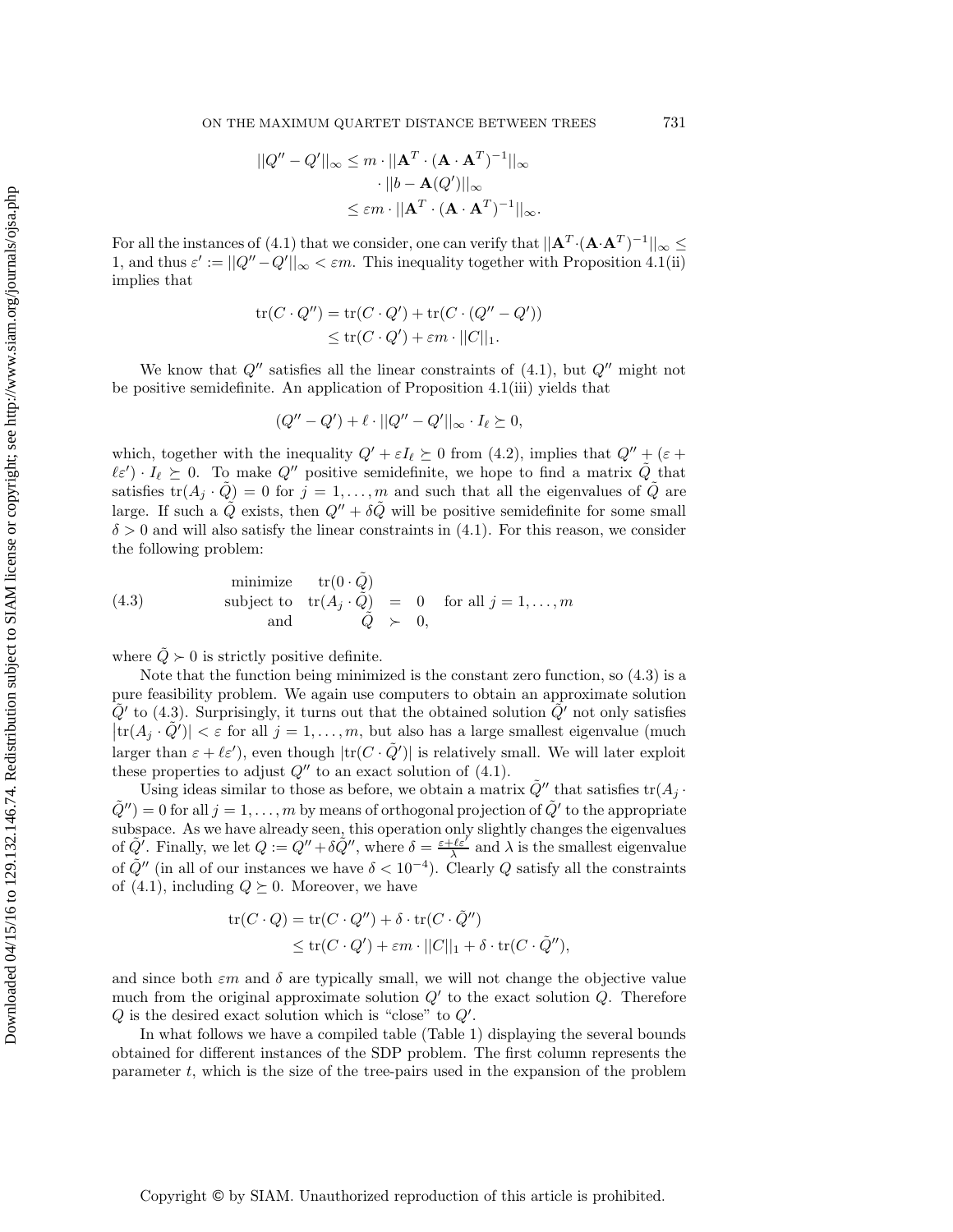<span id="page-14-1"></span>

|   | $m= \mathcal{F}_t $ | of types |        | Bound    |
|---|---------------------|----------|--------|----------|
| 5 |                     |          | 50     | 0.884766 |
| 6 | 31                  | 2        | 697    | 0.760257 |
|   | 243                 |          | 12050  | 0.707633 |
|   | 3532                | 35       | 506171 | 0.688397 |

Table 1 *Several instances of the main SDP problem.*

(see section [3.3](#page-8-0) for more details). The second column counts the number of tree-pairs of size  $t$ . The third column indicates how many types where used, that is, the types  $\sigma$  for the inequalities of the form [\(3.2\)](#page-10-0). The used types are all those having size with the same parity as and strictly smaller than t. The fourth column contains the total number of variables in the SDP instance including the surpluses. Finally, the last column tells the bound obtained from the SDP solver. The program used to generate the SDP instances and verify these calculations can be downloaded from [http://arxiv.](http://arxiv.org/src/1505.04344v2/anc) [org/src/1505.04344v2/anc.](http://arxiv.org/src/1505.04344v2/anc)

*Remark.* It was still possible to run the program for  $t = 9$ , but unfortunately the bound was still strictly greater than 2/3.

<span id="page-14-0"></span>**5. On caterpillar trees.** In this section, we prove Theorem [1.2—](#page-1-3)a restricted version of Conjecture [1.1](#page-1-1) to caterpillar trees. One possible approach to this problem is to use the same machinery of flag algebras for the theory of tree-pairs restricted to caterpillar trees and try to obtain a bound in the same way as we did for Theorem [1.1.](#page-1-2) However, this approach does not immediately yield the bound of  $\frac{2}{3}$ , and so it is necessary (and worthwhile) to think about this problem from a different perspective. In the next few paragraphs we will explain how to map the problem of computing the induced density of  $cr_4$  in a tree-pair of caterpillar trees into a problem of counting induced subpermutations of size 4.

Suppose  $D = {\overline{T}_1, \overline{T}_2}$  is a tree-pair composed of two caterpillar trees on  $n +$ 2 leaves (as exemplified in Figure [2\)](#page-2-0). One can think of D as a permutation of  $\{\alpha, x_1,\ldots,x_n,\beta\}$ —a permutation that tells us exactly how the leaves of  $T_1$  are "attached" to the leaves of  $T_2$ . For instance, the tree-pair  $cr_5^A$  in Figure [10](#page-7-0) could be represented by the permutation  $\alpha \to \alpha$ ,  $x_1 \to x_1$ ,  $x_2 \to x_3$ ,  $x_3 \to x_2$ ,  $\beta \to \beta$ . In fact, multiple permutations might give rise to the same tree-pair. Regarding this matter, our first observation is that any caterpillar tree on four or more leaves has exactly eight distinct automorphisms. To illustrate this observation, consider the caterpillar tree on  $n + 2$  leaves labeled by  $\alpha, x_1, \ldots, x_n, \beta$ , as depicted in Figure [11.](#page-15-0) One of the automorphisms of this tree is  $\sigma_1$ , which is the unique automorphism that maps  $\alpha$  to β and β back to  $\alpha$ , such as in a "reflection." Similarly,  $\sigma_2$  is the automorphism that only swaps  $\alpha$  with  $x_1$  and leaves all the remaining vertices in place. Finally,  $\sigma_3$  is the automorphism that swaps  $\beta$  and  $x_n$ . The group of automorphisms can then be written as  $\{\sigma_1^{i_1} \sigma_2^{i_2} \sigma_3^{i_3} : 0 \leq i_1, i_2, i_3 \leq 1\}$ . Our second observation is that given a permutation  $\pi$  and two automorphisms  $\sigma$ ,  $\sigma'$  of the caterpillar tree with leaves labeled  $\{\alpha, x_1,\ldots,x_n,\beta\}$ , the permutation  $\sigma\pi\sigma'$  represents the same tree-pair as  $\pi$  itself. Here we think of  $\sigma$  and  $\sigma'$  as only acting solely on the leaves of the caterpillar trees.

Given a permutation  $\pi$  of  $L := {\alpha, x_1, \ldots, x_n, \beta}$ , how do we count the number of induced copies of  $cr_4$  in the corresponding tree-pair D represented by  $\pi$ ? Suppose  $S \subseteq$ L is a subset of size 4 such that  $\alpha, \beta \notin S$  and  $\alpha, \beta \notin \pi(S)$ , say  $S = \{x_{i_1}, x_{i_2}, x_{i_3}, x_{i_4}\}$ with  $\pi(x_{i_t}) = x_{i_t}$  for  $t = 1, \ldots, 4$  and  $i_1 < i_2 < i_3 < i_4$ . Here it is helpful to think of S as a subset of the leaves of  $T_1$  before the identification with the leaves of  $T_2$ . The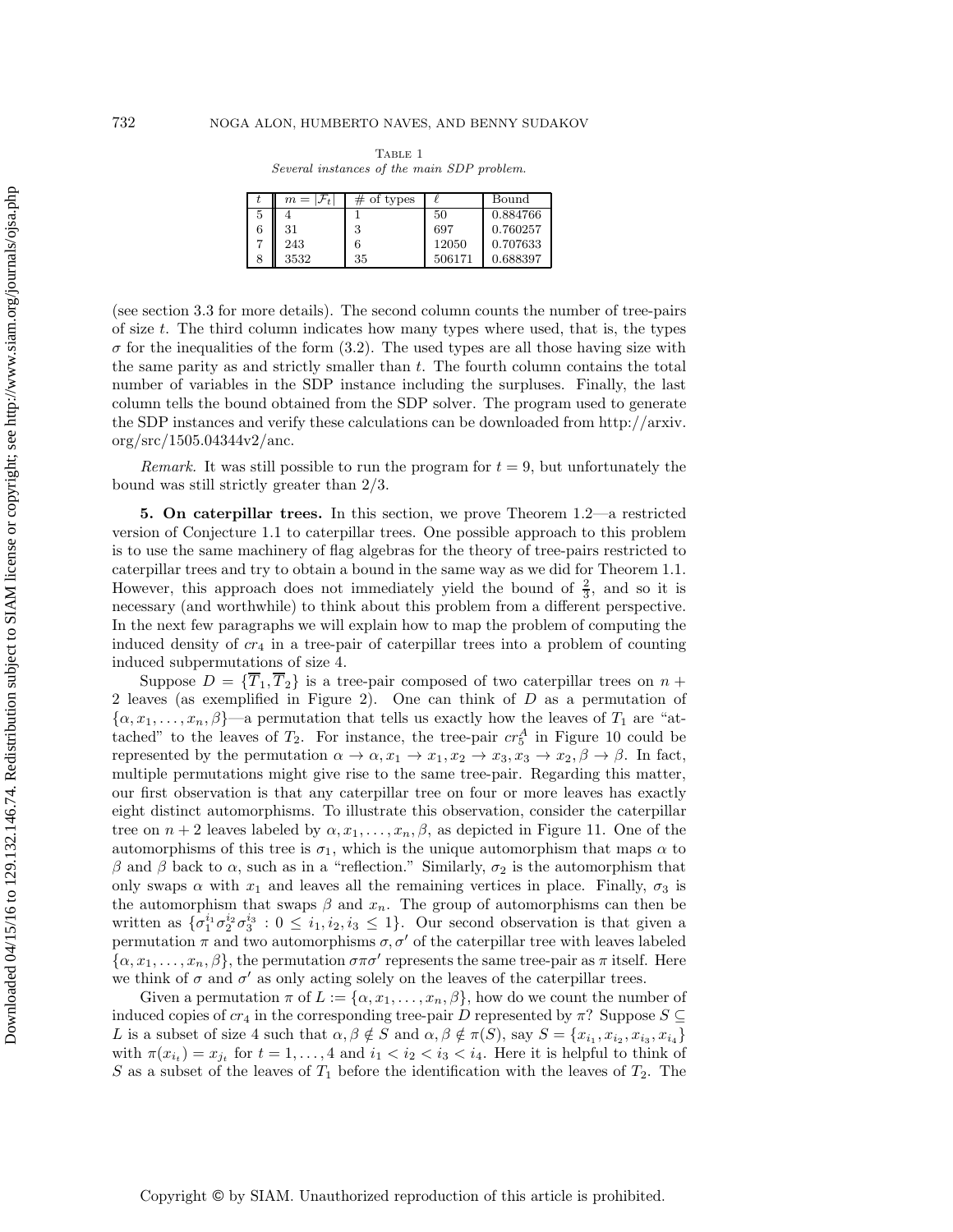<span id="page-15-0"></span>

Fig. 11. *The automorphisms of a caterpillar tree.*

corresponding leaves selected by S will induce a copy of  $id_4$  in D if either max $\{j_1, j_2\}$  <  $\min\{j_3, j_4\}$  or  $\max\{j_3, j_4\} < \min\{j_1, j_2\}$ . Otherwise, S induces a copy of  $cr_4$ . Since there are only  $O(n^3)$  subsets S that do not satisfy the condition  $\{\alpha, \beta\} \cap (S \cup \pi(S)) = \emptyset$ , the problem of computing the density of  $id_4$  in D essentially becomes the problem of computing the density of the following induced subpermutations in a permutation  $\pi \in S_n$ :

<span id="page-15-1"></span>(5.1) 1234, 1243, 2134, 2143, 3412, 4312, 3421, 4321.

The machinery of flag algebras is very general and thus can also be applied to the theory of permutations. In fact, we have the following theorem, which implies Theorem [1.2.](#page-1-3)

Theorem 5.1. *The sum of the densities of the permutations listed in* [\(5.1\)](#page-15-1) *inside a permutation*  $\pi \in S_n$  *is at least*  $\frac{1}{3} + o(1)$  *for n large.* 

*Proof.* Using the notation from flag algebras, let  $\phi$  denote the sum of the densities of the permutations in [\(5.1\)](#page-15-1), that is,

$$
\phi = 1234 + 1243 + 2134 + 2143
$$

$$
+ 3412 + 4312 + 3421 + 4321.
$$

In this notation, a flag is just a permutation with some entries labeled by the set  $[k]$  for some  $k \geq 0$ . For instance,  $1(6)$ <sub>2</sub>42(3)<sub>1</sub>5 denotes a flag whose underlying permutation is 164235 for which the fifth entry is labeled 1 and the second entry is labeled 2. In this case, the type of flag is  $(2)_{2}(1)_{1}$  since the subpermutation induced by the labeled entries is isomorphic to 21 (corresponding to the entries 63). Another example is the flag  $(5)_3$ 17 $(2)_1$ 3 $(6)_2$ 4—its underlying permutation is 5172364, and its type is  $(2)_3$  $(1)_1$  $(3)_2$ . With these definitions in mind, we remark that a type is just a permutation of  $[k]$ with all entries labeled by elements of the set [k]. Thus, for an integer  $k \geq 0$ , types on k entries are in one-to-one correspondence with pairs of permutations of  $|k|$ .

Consider the following four types of size 2:

$$
\rho_1 = \bigcirc_{12} 2_2, \qquad \rho_2 = \bigcirc_{12} 2_1, \n\rho_3 = \bigcirc_{22} 2_1, \qquad \rho_4 = \bigcirc_{22} 2_1.
$$

<span id="page-15-2"></span>We have

(5.2) 
$$
\phi = \frac{1}{3} + \sum_{i=1}^{4} 3 \cdot [[(X_i - Y_i)^2]]_{\rho_i} + 6 \cdot [[(X_i - Z_i)^2]]_{\rho_i},
$$

where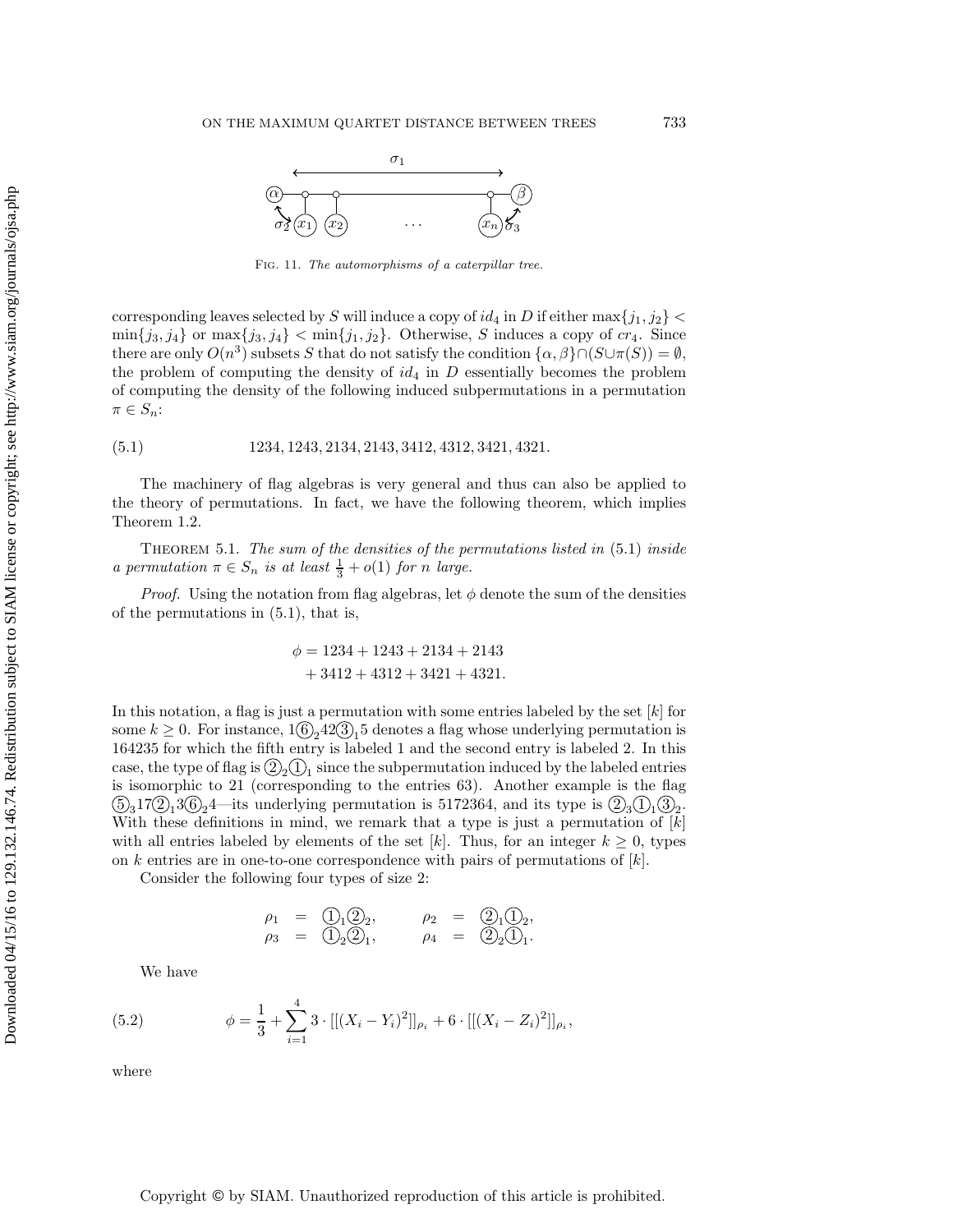$$
\begin{split} X_1 &= -1 \textcircled{2}_1 \textcircled{3}_2 4 - 1 \textcircled{2}_1 \textcircled{4}_2 3 + 4 \textcircled{2}_1 \textcircled{3}_2 1 + 3 \textcircled{2}_1 \textcircled{4}_2 1, \\ Y_1 &= +1 \textcircled{2}_1 3 \textcircled{4}_2 + 1 \textcircled{2}_1 4 \textcircled{3}_2 - 4 \textcircled{2}_1 1 \textcircled{3}_2 - 3 \textcircled{2}_1 1 \textcircled{4}_2, \\ Z_1 &= + \textcircled{2}_1 1 \textcircled{3}_2 4 + \textcircled{2}_1 1 \textcircled{4}_2 3 - \textcircled{2}_1 4 \textcircled{3}_2 1 - \textcircled{2}_1 3 \textcircled{4}_2 1, \\ X_2 &= -4 \textcircled{3}_1 \textcircled{2}_2 1 - 4 \textcircled{3}_1 \textcircled{1}_2 2 + 1 \textcircled{3}_1 \textcircled{2}_2 4 + 2 \textcircled{3}_1 \textcircled{1}_2 4, \\ Y_2 &= +4 \textcircled{3}_1 2 \textcircled{1}_2 + 4 \textcircled{3}_1 1 \textcircled{2}_2 - 1 \textcircled{3}_1 4 \textcircled{2}_2 - 2 \textcircled{3}_1 4 \textcircled{1}_2, \\ Z_2 &= + \textcircled{3}_1 4 \textcircled{2}_2 1 + \textcircled{3}_1 4 \textcircled{1}_2 - \textcircled{3}_1 1 \textcircled{2}_2 4 - \textcircled{3}_1 2 \textcircled{4}, \\ X_3 &= -1 \textcircled{2}_2 \textcircled{3}_1 4 - 2 \textcircled{1}_2 \textcircled{3}_1 4 + 4 \textcircled{2}_2 \textcircled{3}_1 1 + 4 \textcircled{1}_2 \textcircled{3}_1 2, \\ Y_3 &= + \textcircled{2}_2 \textcircled{3}_1 4 + \textcircled{2}_2 1 \textcircled{3}_1 4 - \textcircled{2}_2 4 \textcircled{3}_1 1 - \textcircled{1}_2 4 \textcircled{3}_1 2, \\ Z_3 &= +1 \textcircled{2}_2 \textcircled{3}_1 4 + 2 \textcircled{1}_2 \textcircled{3}_1 - 4 \text
$$

therefore  $\phi \geq \frac{1}{3}$ , and the theorem is proved. Note that in order to attest the correctness of [\(5.2\)](#page-15-2), it suffices to evaluate the left- and the right-hand sides of the equation for all permutations of size 6.  $\Box$ 

**6. Concluding remarks.** In Theorem [1.1,](#page-1-2) we showed that the maximum quartet distance between two arbitrary phylogenetic trees on n leaves is at most  $(0.69 +$  $o(1))\binom{n}{4}$  $\binom{n}{4}$ . It would be interesting to know whether the techniques of this paper can be pushed even further to obtain the  $(\frac{2}{3}+o(1))\binom{n}{4}$  $\binom{n}{4}$ , thereby establishing Conjecture [1.1.](#page-1-1)

Another approach to Conjecture [1.1](#page-1-1) is to solve an extremal problem in the theory of 4-uniform hypergraphs. In [\[1\]](#page-16-2), Alon, Snir, and Yuster proved the asymptotic upper bound of  $\frac{9}{10}$  $\binom{n}{4}$  $\binom{n}{4}$  by mapping a tree-pair into a 4-uniform hypergraph in the following way. The vertices of the hypergraph are the leaves of the tree-pair, and a subset  $S$  of four leaves is an edge of the hypergraph if the subtree-pair induced by  $S$  is isomorphic to  $cr_4$ . They showed that the resulting hypergraph  $H$  does not contain a copy of  $K_6^4$ —the complete 4-uniform hypergraph on six vertices. One remark is that not only  $K_6^4$  but also several other forbidden hypergraphs do not appear as induced subgraphs of H. A natural question emerges: Can one characterize this family of forbidden subgraphs? In particular, is it finite?

**Acknowledgments.** We thank Sagi Snir and Raphy Yuster for helpful discussions.

## REFERENCES

- <span id="page-16-2"></span>[1] N. Alon, S. Snir, and R. Yuster, *On the compatibility of quartet trees*, in Proceedings of the Twenty-Fifth Annual ACM-SIAM Symposium on Discrete Algorithms, pp. 535–545, [doi:](http://dx.doi.org/10.1137/1.9781611973402.40) [10.1137/1.9781611973402.40.](http://dx.doi.org/10.1137/1.9781611973402.40)
- <span id="page-16-3"></span>[2] R. Baber and J. Talbot, *Hypergraphs do jump*, Combin. Probab. Comput., 20 (2011), pp. 161–171, [doi:10.1017/S0963548310000222.](http://dx.doi.org/10.1017/S0963548310000222)
- <span id="page-16-4"></span>J. Balogh, P. Hu, B. Lidický, O. Pikhurko, B. Udvari, and J. Volec, *Minimum number of monotone subsequences of length* 4 *in permutations*, Combin. Probab. Comput., 24 (2015), pp. 658–679, [doi:10.1017/S0963548314000820.](http://dx.doi.org/10.1017/S0963548314000820)
- <span id="page-16-1"></span>[4] H. BANDELT AND A. DRESS, *Reconstructing the shape of a tree from observed dissimilarity data*, Adv. in Appl. Math., 7 (1986), pp. 309–343, [doi:10.1016/0196-8858\(86\)90038-2.](http://dx.doi.org/10.1016/0196-8858(86)90038-2)
- <span id="page-16-0"></span>[5] V. Berry and O. Gascuel, *Inferring evolutionary trees with strong combinatorial evidence*, Theoret. Comput. Sci., 240 (2001), pp. 271–298, [doi:10.1016/S0304-3975\(99\)00235-2.](http://dx.doi.org/10.1016/S0304-3975(99)00235-2)